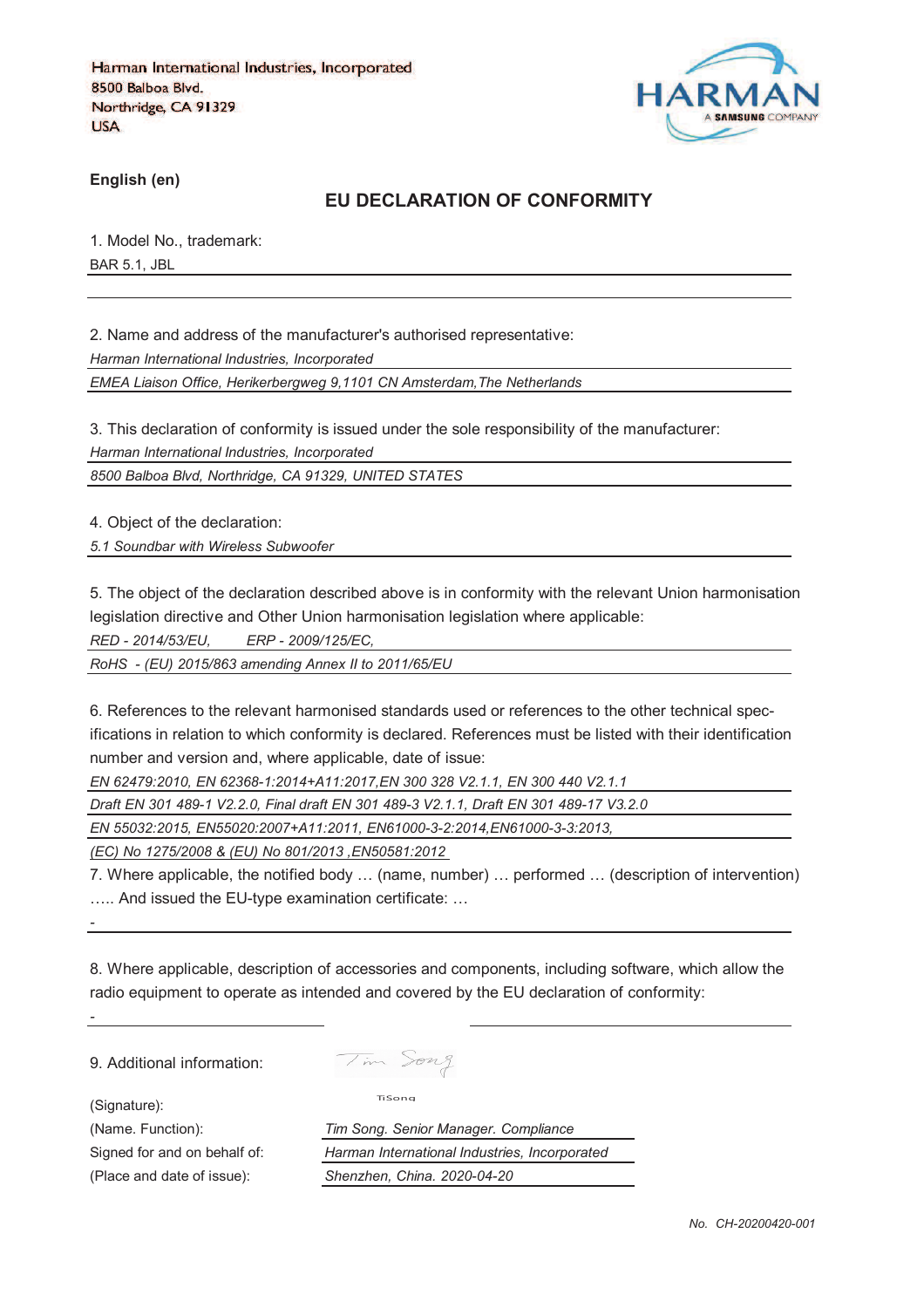

**Български (bg)** 

## ЕС ДЕКЛАРАЦИЯ ЗА СЪОТВЕТСТВИЕ

1. Модел No., търговска марка: BAR 5.1, JBL

2. Име и адрес на производителя или на неговия упълномощен представител: *Harman International Industries, Incorporated EMEA Liaison Office, Herikerbergweg 9,1101 CN Amsterdam,The Netherlands*

3. Настоящата декларация за съответствие е издадена на отговорността на производителя: *Harman International Industries, Incorporated*

*8500 Balboa Blvd, Northridge, CA 91329, UNITED STATES*

4. Предмет на декларацията:

*5.1 Soundbar with Wireless Subwoofer*

5. Предметът на декларацията, описан по-горе, отговаря на съответното законодателство на Съюза за хармонизация Директива и Друго законодателство на Съюза за хармонизация, когато е приложимо: *RED - 2014/53/EU, ERP - 2009/125/EC,*

*RoHS - (EU) 2015/863 amending Annex II to 2011/65/EU*

6. Позоваване на използваните хармонизирани стандарти или позоваване на други технически спецификации, по отно отношение на които се декларира съответствие.При позоваването трябва да се посочва техният идентификационен номер и версията им и,ако е приложимо,дата на издаване: *EN 62479:2010, EN 62368-1:2014+A11:2017,EN 300 328 V2.1.1, EN 300 440 V2.1.1*

*Draft EN 301 489-1 V2.2.0, Final draft EN 301 489-3 V2.1.1, Draft EN 301 489-17 V3.2.0*

*EN 55032:2015, EN55020:2007+A11:2011, EN61000-3-2:2014,EN61000-3-3:2013,* 

*(EC) No 1275/2008 & (EU) No 801/2013 ,EN50581:2012* 

7. Когато е приложимо, нотифицираният орган… (наименование, номер)… извърши … (описание на извършеното) … и издаде сертификата за ЕС изследване на типа: …

8. Когато е приложимо, описание на принадлежностите и компонентите, включително софтуер, които позволяват на радиосъоръжението да работи по предназначение и които са обхванати от ЕС декларацията за съответствие:

9. Допълнителна информация:

(подпис):

*-*

*-*

(име, длъжност):

Подписано за и от името (място и дата на издав

Tim Song

): *Tim Song. Senior Manager. Compliance* : *Harman International Industries, Incorporated* ): *Shenzhen, China. 2020-04-20*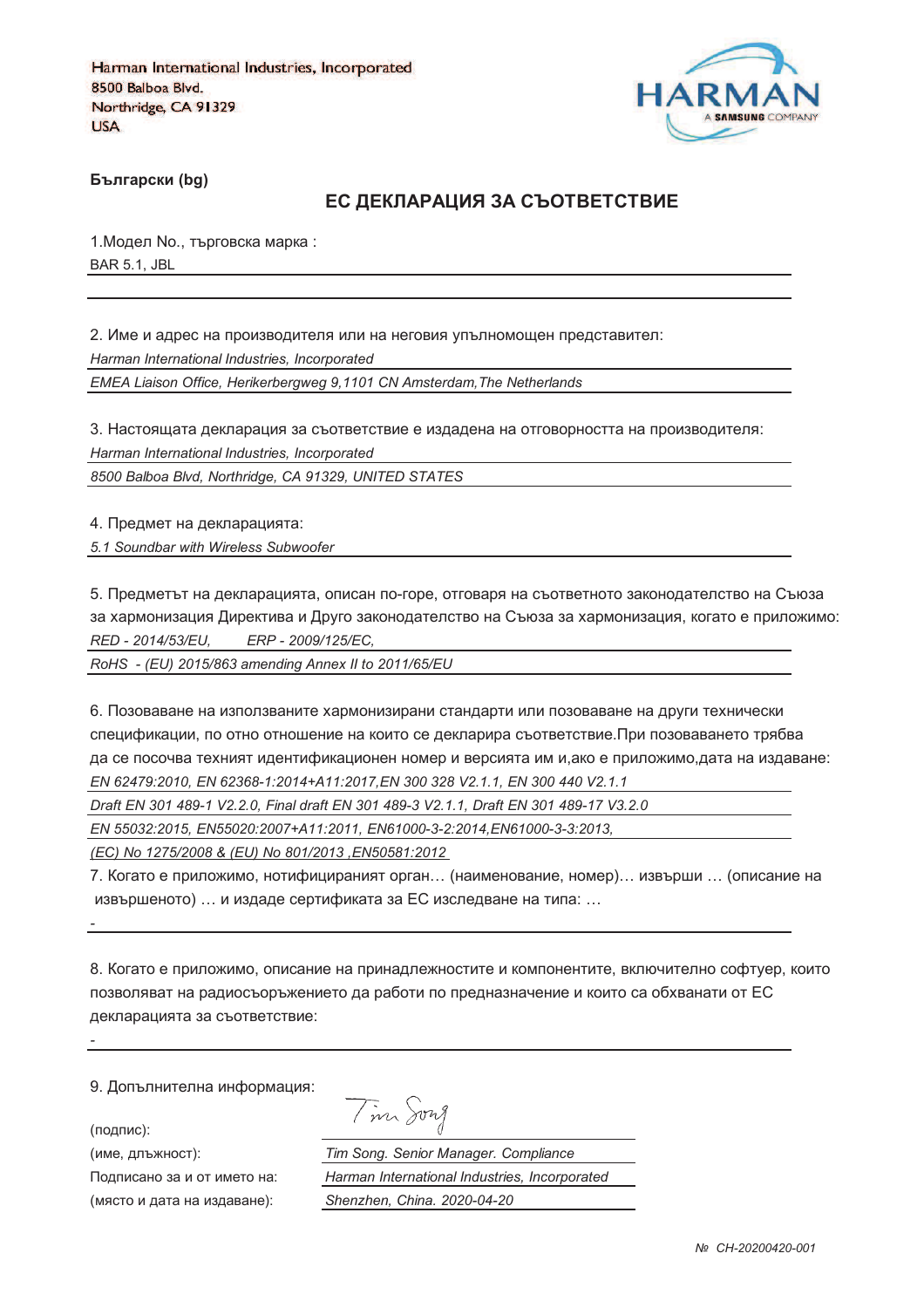

**Deutsch (de)**

# **EU-KONFORMITÄTSERKLÄRUNG**

1. Modell Nr., Handelsmarke: BAR 5.1, JBL

2. Name und Anschrift des Herstellers oder seines Bevollmächtigten: *Harman International Industries, Incorporated EMEA Liaison Office, Herikerbergweg 9,1101 CN Amsterdam,The Netherlands*

3. Die alleinige Verantwortung für die Ausstellung dieser Konformitätserklärung trägt der Hersteller: *Harman International Industries, Incorporated*

*8500 Balboa Blvd, Northridge, CA 91329, UNITED STATES*

4. Gegenstand der Erklärung

*5.1 Soundbar with Wireless Subwoofer*

5. Der oben beschriebene Gegenstand der Erklärung erfüllt die einschlägigen Harmonisierungsrecht -svorschriften der Union Richtlinie und gegebenenfalls weitere Harmonisierungsrechtsvorschriften der Union: *RED - 2014/53/EU, ERP - 2009/125/EC,*

*RoHS - (EU) 2015/863 amending Annex II to 2011/65/EU*

6.Angabe der einschlägigen harmonisierten Normen, die zugrunde gelegt wurden, oder Angabe der anderen technischen Spezifikationen, bezüglich derer die Konformität erklärt wird: Dabei müssen die jeweilige Kennnummer,die angewandte Fassung und gegebenenfalls das Ausgabedatum angegeben werden:

*EN 62479:2010, EN 62368-1:2014+A11:2017,EN 300 328 V2.1.1, EN 300 440 V2.1.1*

*Draft EN 301 489-1 V2.2.0, Final draft EN 301 489-3 V2.1.1, Draft EN 301 489-17 V3.2.0*

*EN 55032:2015, EN55020:2007+A11:2011, EN61000-3-2:2014,EN61000-3-3:2013,* 

*(EC) No 1275/2008 & (EU) No 801/2013 ,EN50581:2012* 

7. Falls zutreffend — Die notifizierte Stelle … (Name, Kennnummer) hat … (Beschreibung ihrer Mitwirkung) … und folgende EU-Baumusterprüfbescheinigung ausgestellt:

8.Falls vorhanden — Beschreibung des Zubehörs und der Bestandteile einschließlich Software,die den bestimmungsgemäßen Betrieb der Funkanlage ermöglichen und von der EU-Konformitätserklärung erfasst werden:

9. Zusatzangaben

(Unterschrift):

*-*

*-*

Tim Song

(Name, Funktion): *Tim Song. Senior Manager. Compliance* Unterzeichnet und im Namen von: *Harman International Industries, Incorporated* (Ort und Datum der Ausstellung): *Shenzhen, China. 2020-04-20*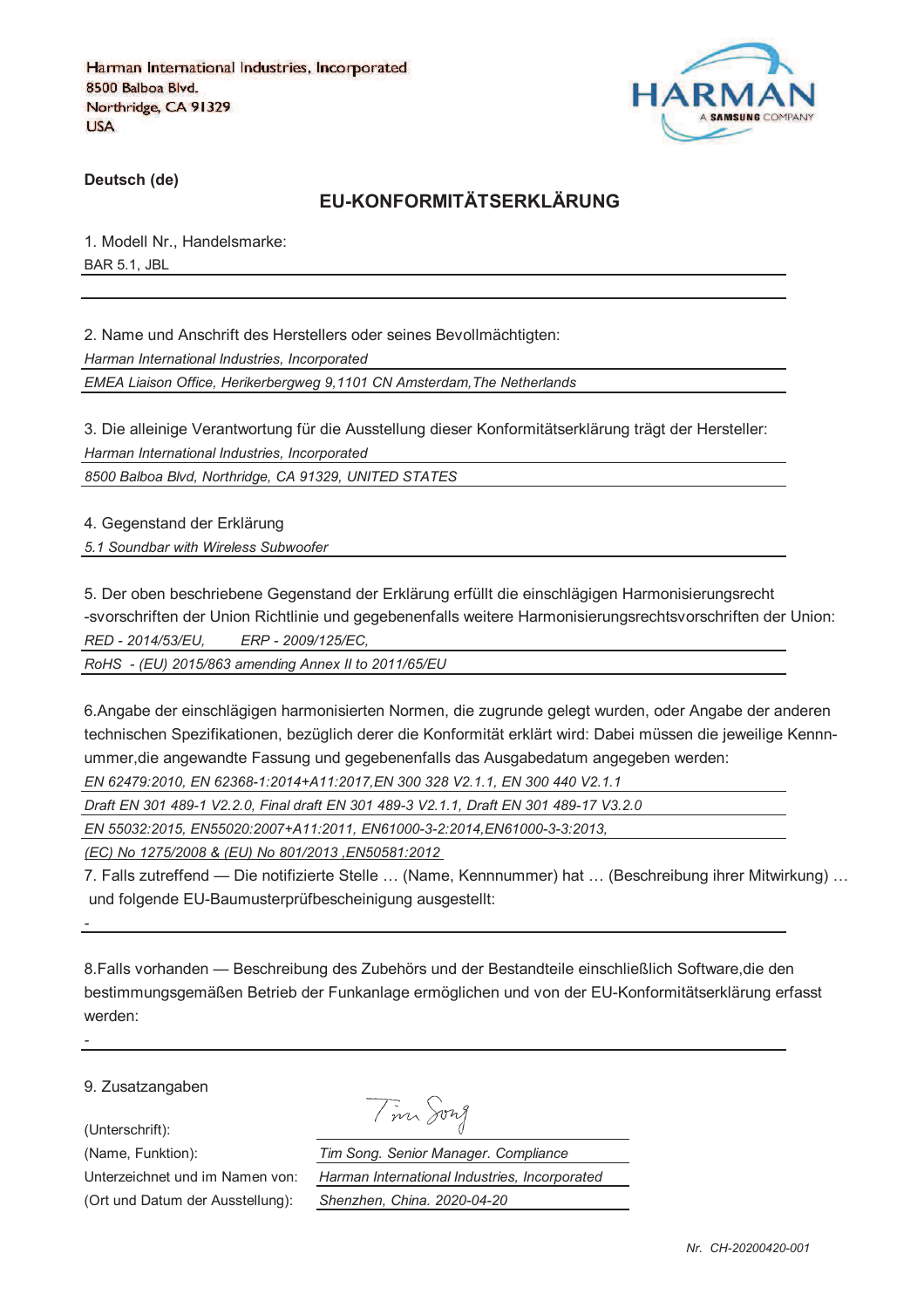

**Hrvatski (hr)**

#### **EU IZJAVA O SUKLADNOSTI**

1.Model br.,marka BAR 5.1, JBL

2. Ime i adresa proizvođača ili njegovog ovlaštenog zastupnika: *Harman International Industries, Incorporated*

*EMEA Liaison Office, Herikerbergweg 9,1101 CN Amsterdam,The Netherlands*

3. Za izdavanje ove izjave o sukladnosti odgovoran je isključivo proizvođač:

*Harman International Industries, Incorporated*

*8500 Balboa Blvd, Northridge, CA 91329, UNITED STATES*

4. Predmet izjave:

*5.1 Soundbar with Wireless Subwoofer*

5. Prethodno opisani predmet izjave u skladu je s relevantnim zakonodavstvom Unije o usklađivanju i drugim zakonodavstvom Unije o usklađivanju prema potrebi:

*RED - 2014/53/EU, ERP - 2009/125/EC,*

*RoHS - (EU) 2015/863 amending Annex II to 2011/65/EU*

6. Upućivanja na odgovarajuće usklađene norme koje se upotrebljavaju ili upućivanje na druge tehničke specifikacije u odnosu na koje se deklarira sukladnost. Upućivanja moraju biti navedena s identifikacijskim brojem i verzijom te, prema potrebi, datumom izdavanja:

*EN 62479:2010, EN 62368-1:2014+A11:2017,EN 300 328 V2.1.1, EN 300 440 V2.1.1*

*Draft EN 301 489-1 V2.2.0, Final draft EN 301 489-3 V2.1.1, Draft EN 301 489-17 V3.2.0*

*EN 55032:2015, EN55020:2007+A11:2011, EN61000-3-2:2014,EN61000-3-3:2013,* 

*(EC) No 1275/2008 & (EU) No 801/2013 ,EN50581:2012* 

7.Prema potrebi, prijavljeno tijelo ... (naziv, broj) … provelo je … (opis intervencije) … i izdalo potvrdu o EU ispitivaniu tipa:

8. Prema potrebi, opis dodatne opreme i sastavnica, uključujući softver, koji omogućuju normalan rad radijske opreme koji je obuhvaćen EU izjavom o sukladnosti:

9. Dodatne informacije:

*-*

*-*

(potpis):

|  | vw<br>71 |
|--|----------|
|  |          |

(ime, funkcija) *Tim Song. Senior Manager. Compliance* Potpisano za i u ime: *Harman International Industries, Incorporated* (mjesto i datum izdavanja): *Shenzhen, China. 2020-04-20*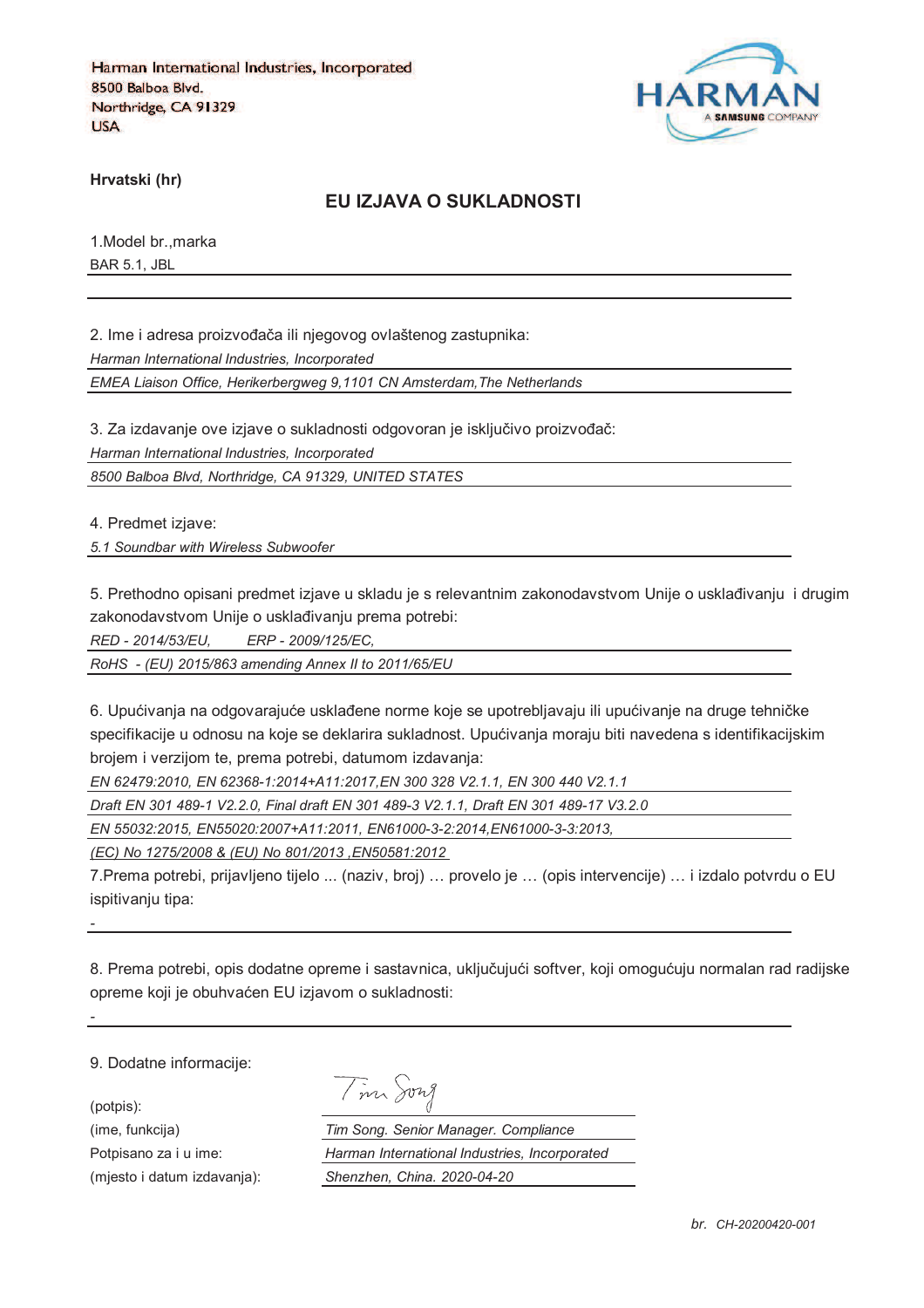

**%eština (cs)**

# **EU PROHLÁŠENÍ O SHOD&**

1. Model č., ochranná známka: BAR 5.1, JBL

2. Jméno a adresa výrobce nebo jeho zplnomocněného zástupce:

*Harman International Industries, Incorporated*

*EMEA Liaison Office, Herikerbergweg 9,1101 CN Amsterdam,The Netherlands*

3. Toto prohlášení o shodě se vydává na výhradní odpovědnost výrobce:

*Harman International Industries, Incorporated*

*8500 Balboa Blvd, Northridge, CA 91329, UNITED STATES*

4. Předmět prohlášení:

*5.1 Soundbar with Wireless Subwoofer*

5. Výše popsaný předmět prohlášení je ve shodě s příslušnými harmonizovanými právními předpisy Unie a náležitých případech další harmonizované právní předpisy Unie:

*RED - 2014/53/EU, ERP - 2009/125/EC,*

*RoHS - (EU) 2015/863 amending Annex II to 2011/65/EU*

6. Odkazy na příslušné harmonizované normy, které byly použity, nebo na jiné technické specifikace, na jejichž základě se shoda prohlašuje. Odkazy se uvedou s jejich identifikačním číslem a verzí a v příslušných případech rovněž s datem vydání:

*EN 62479:2010, EN 62368-1:2014+A11:2017,EN 300 328 V2.1.1, EN 300 440 V2.1.1*

*Draft EN 301 489-1 V2.2.0, Final draft EN 301 489-3 V2.1.1, Draft EN 301 489-17 V3.2.0*

*EN 55032:2015, EN55020:2007+A11:2011, EN61000-3-2:2014,EN61000-3-3:2013,* 

*(EC) No 1275/2008 & (EU) No 801/2013 ,EN50581:2012* 

7. Případně: oznámený subjekt ... (název, číslo) ... provedl ... (popis opatření) ... a vydal certifikát EU přezkoušení typu:

8.V příslušných případech popis příslušenství a součástí, včetně softwaru, které umožňují zamýšlené fungování rádiového zařízení v souladu s EU prohlášením o shodě:

9. Další informace:

(podpis):

*-*

*-*

| $v\nu\lambda$<br>╱ |
|--------------------|
|                    |

(jméno, funkce): *Tim Song. Senior Manager. Compliance* Podepsáno za a jménem: *Harman International Industries, Incorporated* (místo a datum vydání): *Shenzhen, China. 2020-04-20*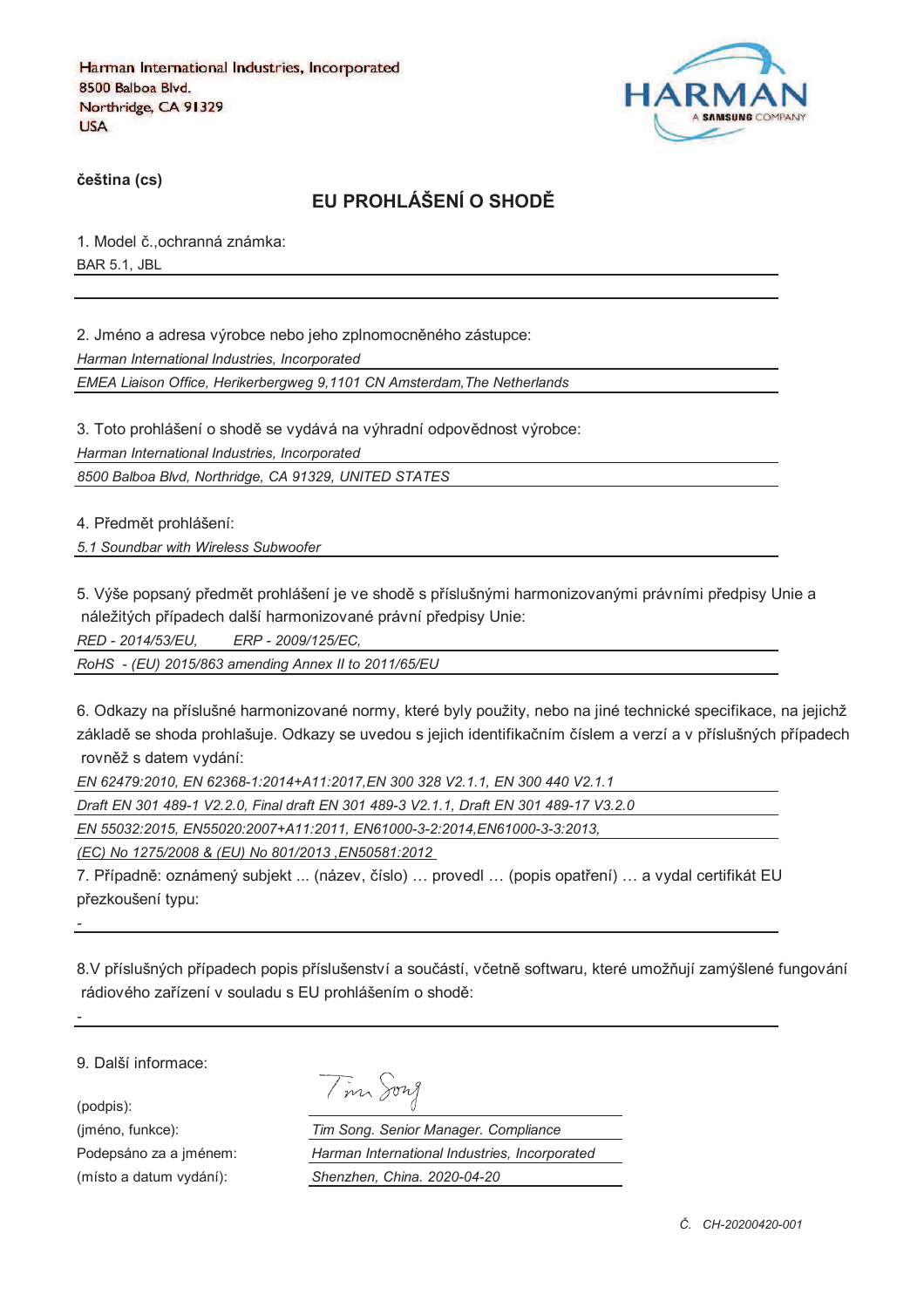

**eesti keel (et)**

#### **ELI VASTAVUSDEKLARATSIOON**

1. Tootenumber,kaubamärk: BAR 5.1, JBL

2. Tootja või tema volitatud esindaja nimi ja aadress:

*Harman International Industries, Incorporated*

*EMEA Liaison Office, Herikerbergweg 9,1101 CN Amsterdam,The Netherlands*

3. Käesolev vastavusdeklaratsioon on välja antud tootja ainuvastutusel:

*Harman International Industries, Incorporated*

*8500 Balboa Blvd, Northridge, CA 91329, UNITED STATES*

4. Deklareeritav toode:

*5.1 Soundbar with Wireless Subwoofer*

5. Ülalkirjeldatud deklareeritav toode on kooskõlas asjakohaste liidu ühtlustamisõigusaktidega ja Muud liidu ühtlustamisõigusaktid (vajaduse korral):

*RED - 2014/53/EU, ERP - 2009/125/EC,*

*RoHS - (EU) 2015/863 amending Annex II to 2011/65/EU*

6. Viited kasutatud harmoneeritud standarditele või muudele tehnilistele kirjeldustele, millele vastavust deklareeritakse. Viidetele peab lisama nende identifitseerimisnumbri ja versiooni ning vajaduse korral väljaandmise kuupäeva:

*EN 62479:2010, EN 62368-1:2014+A11:2017,EN 300 328 V2.1.1, EN 300 440 V2.1.1*

*Draft EN 301 489-1 V2.2.0, Final draft EN 301 489-3 V2.1.1, Draft EN 301 489-17 V3.2.0*

Tim Song

*EN 55032:2015, EN55020:2007+A11:2011, EN61000-3-2:2014,EN61000-3-3:2013,* 

*(EC) No 1275/2008 & (EU) No 801/2013 ,EN50581:2012* 

7.Vajaduse korral: teavitatud asutus … (nimi, number) … teostas … (tegevuse kirjeldus) … ja andis välja Eli tüübihindamistõendi:

8.Vajaduse korral selliste tarvikute ja osade, samuti tarkvara kirjeldus, mis võimaldavad raadioseadet kasutada ettenähtud otstarbel ja kooskõlas ELi vastavusdeklaratsiooniga:

9. Lisateave:

(allkiri):

*-*

*-*

(nimi, ametinimetus): *Tim Song. Senior Manager. Compliance* Alla kirjutanud (kelle poolt/nimel): *Harman International Industries, Incorporated* (väljaandmise koht ja kuupäev): *Shenzhen, China. 2020-04-20*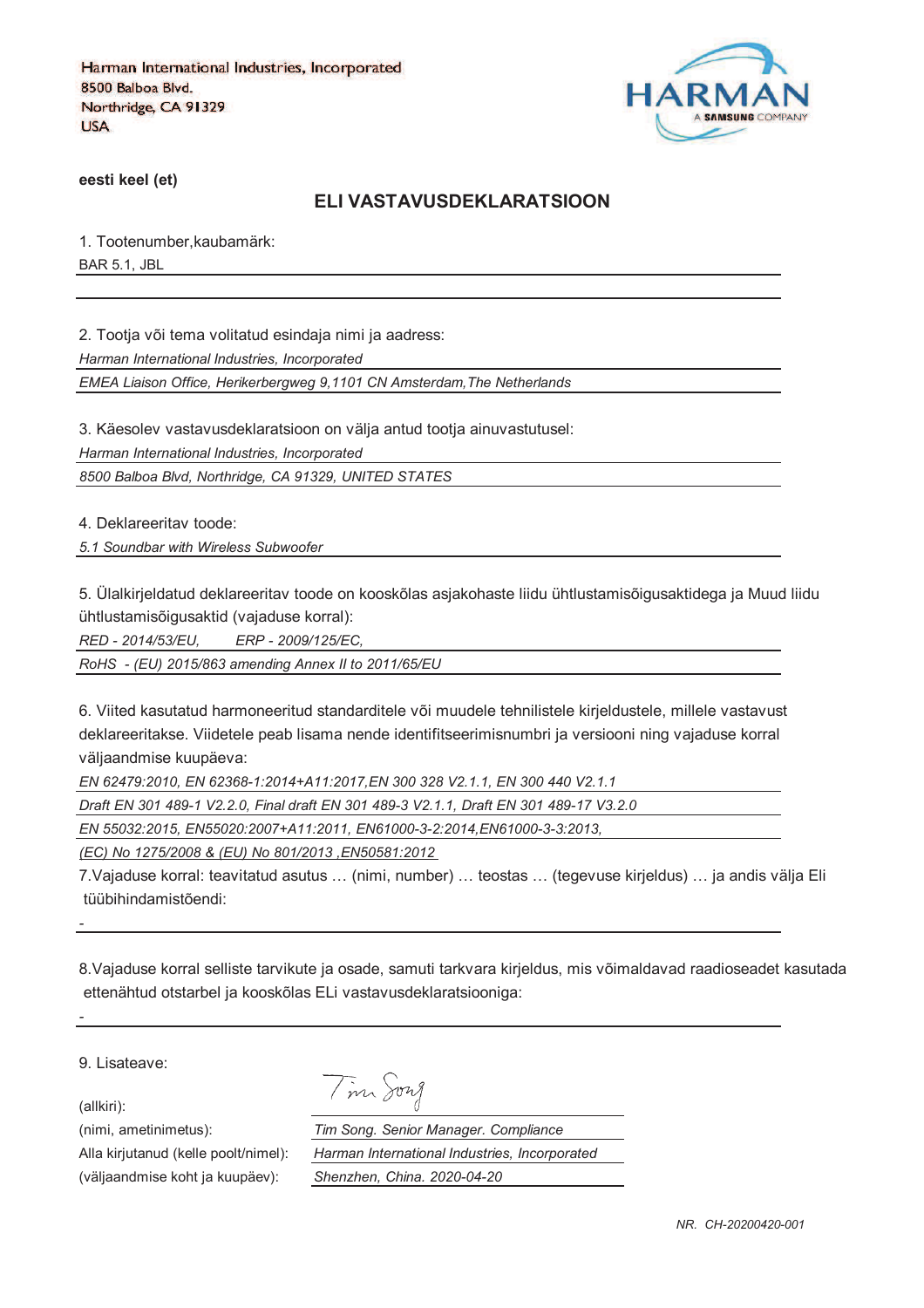

**español (es)**

## **DECLARACIÓN UE DE CONFORMIDAD**

1. Nombre del Modelo,marca: BAR 5.1, JBL

2. Nombre y dirección del fabricante o de su representante autorizado:

*Harman International Industries, Incorporated*

*EMEA Liaison Office, Herikerbergweg 9,1101 CN Amsterdam,The Netherlands*

3. La presente declaración de conformidad se expide bajo la exclusiva responsabilidad del fabricante. *Harman International Industries, Incorporated*

*8500 Balboa Blvd, Northridge, CA 91329, UNITED STATES*

4. Objeto de la declaración:

*5.1 Soundbar with Wireless Subwoofer*

5. El objeto de la declaración descrito anteriormente es conforme con la legislación de armonización pertinente de la Unión y Otra legislación de armonización de la Unión, cuando sea aplicable: *RED - 2014/53/EU, ERP - 2009/125/EC,*

*RoHS - (EU) 2015/863 amending Annex II to 2011/65/EU*

6.Referencias a las normas armonizadas pertinentes utilizadas o referencias a las otras especificaciones técnicas en relación con las cuales se declara la conformidad. Las referencias se enumerarán con su número de identificación y su versión y, en su caso, la fecha de emisión:

*EN 62479:2010, EN 62368-1:2014+A11:2017,EN 300 328 V2.1.1, EN 300 440 V2.1.1*

*Draft EN 301 489-1 V2.2.0, Final draft EN 301 489-3 V2.1.1, Draft EN 301 489-17 V3.2.0*

*EN 55032:2015, EN55020:2007+A11:2011, EN61000-3-2:2014,EN61000-3-3:2013,* 

*(EC) No 1275/2008 & (EU) No 801/2013 ,EN50581:2012* 

7. Cuando proceda: El organismo notificado … (nombre, número) … ha efectuado … (descripción de la intervención) … y expedido el certificado de examen UE de tipo:

8. Cuando proceda, descripción de los accesorios y componentes, incluido el software, que permiten que el equipo radioeléctrico funcione como estaba previsto y esté amparado por la declaración UE de conformidad:

9. Información adicional:

(Firma):

*-*

*-*

|  | ヤップ |
|--|-----|
|--|-----|

(nombre, cargo): *Tim Song. Senior Manager. Compliance* Firmado en nombre de: *Harman International Industries, Incorporated* (lugar y fecha de expedición): *Shenzhen, China. 2020-04-20*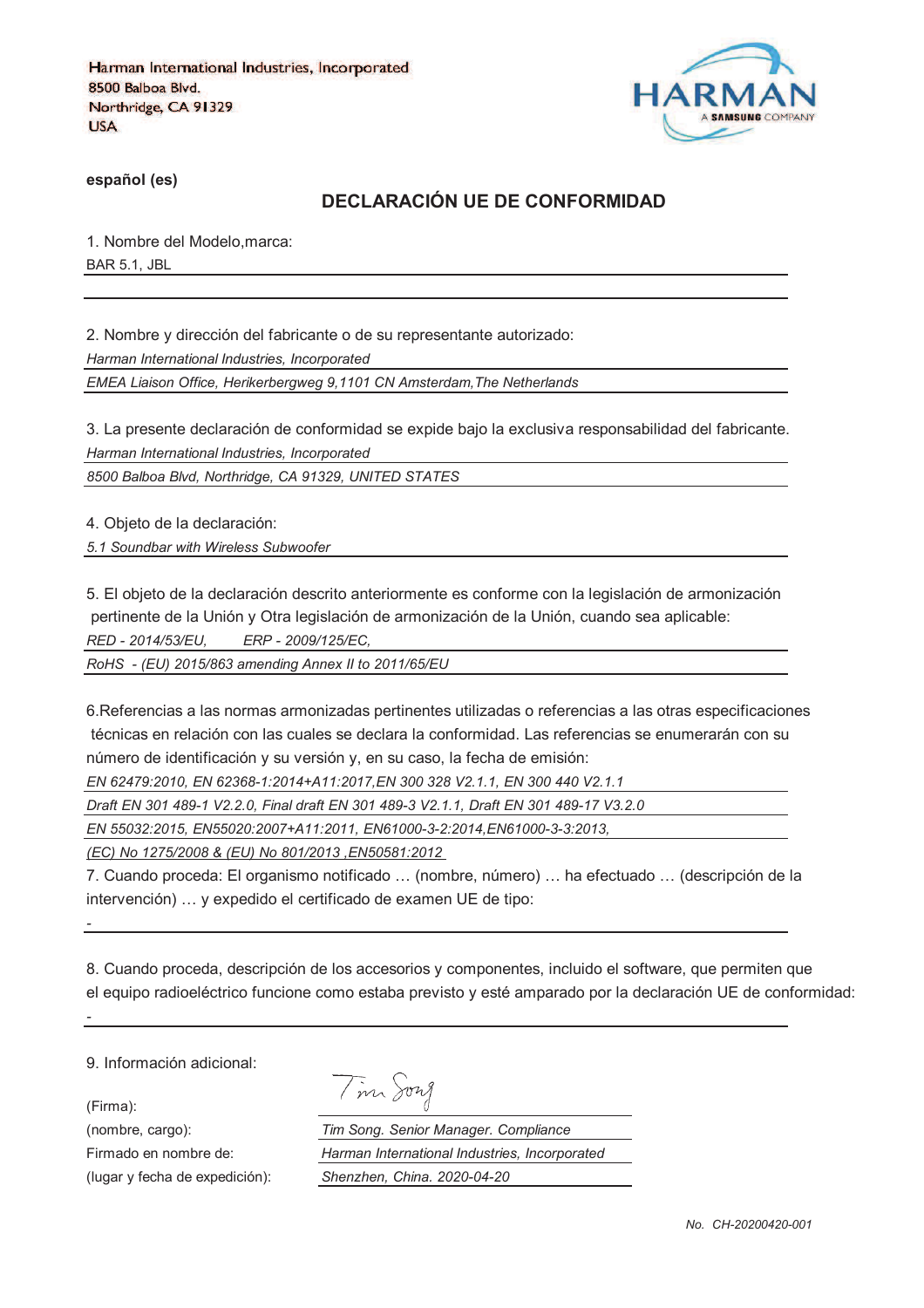

**italiano (it)**

## **DICHIARAZIONE DI CONFORMITÀ UE**

1. Modello n.,brand: BAR 5.1, JBL

2. Nome e indirizzo del fabbricante o del suo rappresentante autorizzato:

*Harman International Industries, Incorporated*

*EMEA Liaison Office, Herikerbergweg 9,1101 CN Amsterdam,The Netherlands*

3. La presente dichiarazione di conformità è rilasciata sotto l'esclusiva responsabilità del fabbricante: *Harman International Industries, Incorporated*

*8500 Balboa Blvd, Northridge, CA 91329, UNITED STATES*

4. Oggetto della dichiarazione:

*5.1 Soundbar with Wireless Subwoofer*

5. L'oggetto della dichiarazione di cui sopra è conforme alla pertinente normativa di armonizzazione dell'Unione e Se del caso, altre normative di armonizzazione dell'Unione:

*RED - 2014/53/EU, ERP - 2009/125/EC,*

*RoHS - (EU) 2015/863 amending Annex II to 2011/65/EU*

6. Riferimento alle pertinenti norme armonizzate utilizzate o riferimenti alle altre specifiche tecniche in relazione alle quali è dichiarata la conformità. I riferimenti devono essere indicati con il loro numero di identificazione e versione e, se del caso, la data di emissione:

*EN 62479:2010, EN 62368-1:2014+A11:2017,EN 300 328 V2.1.1, EN 300 440 V2.1.1*

*Draft EN 301 489-1 V2.2.0, Final draft EN 301 489-3 V2.1.1, Draft EN 301 489-17 V3.2.0*

*EN 55032:2015, EN55020:2007+A11:2011, EN61000-3-2:2014,EN61000-3-3:2013,* 

*(EC) No 1275/2008 & (EU) No 801/2013 ,EN50581:2012* 

7. Se del caso, l'organismo notificato … (denominazione, numero) … ha effettuato … (descrizione dell'intervento) … e rilasciato il certificato di esame UE del tipo:

8. Se del caso, una descrizione degli accessori e dei componenti inclusi nella dichiarazione di con -formità UE,compreso il software, che consentono all'apparecchiatura radio di funzionare come previsto:

9. Informazioni supplementari:

(Firma):

*-*

*-*

|  |  | $\overline{\phantom{0}}$ | 1921 A |
|--|--|--------------------------|--------|
|--|--|--------------------------|--------|

(nome, funzione): *Tim Song. Senior Manager. Compliance* Firmato a nome e per conto di: *Harman International Industries, Incorporated* (luogo e data del rilascio): *Shenzhen, China. 2020-04-20*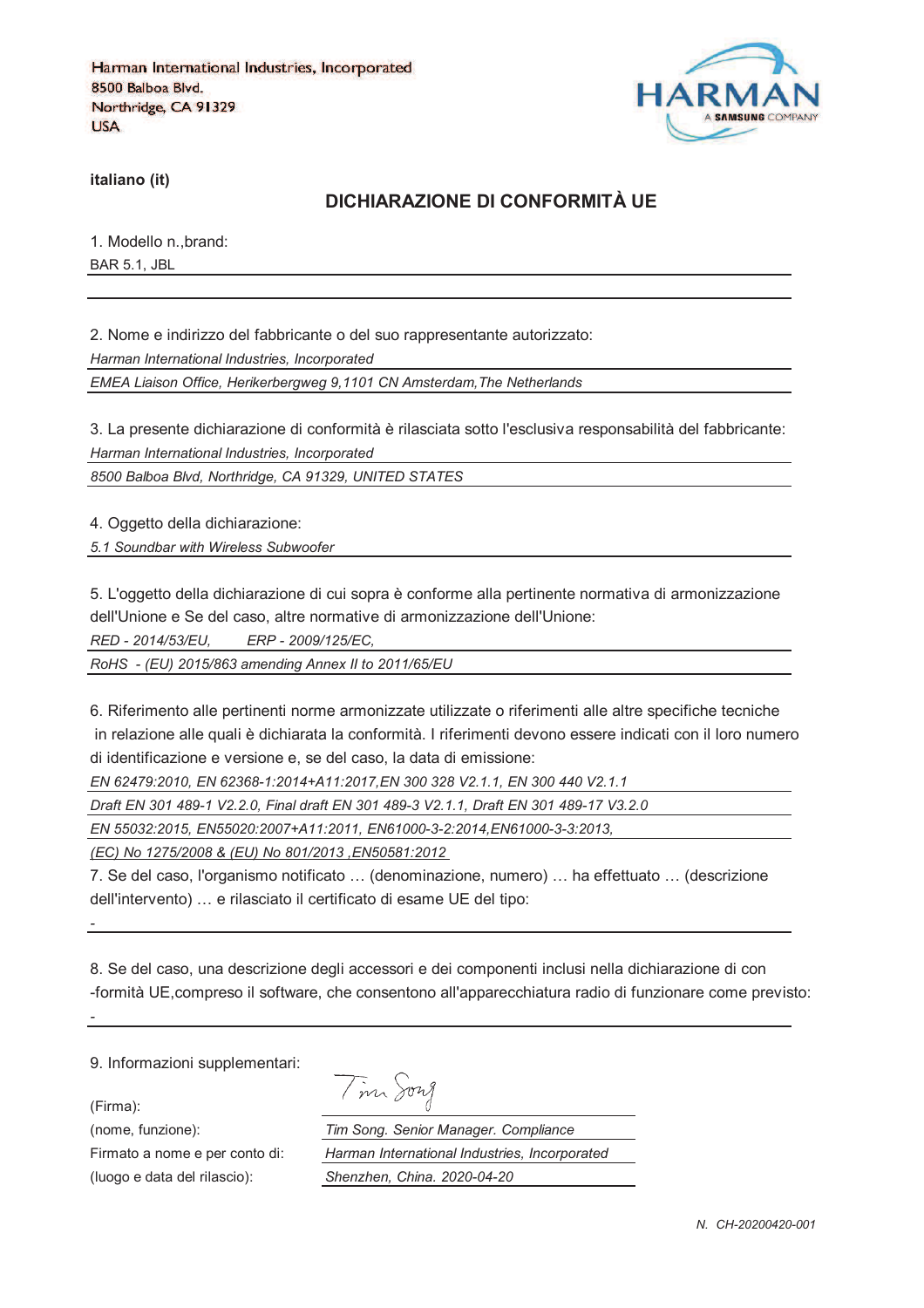

**dansk (da)**

#### **EU-OVERENSSTEMMELSESERKLÆRING**

1. Model nr.,mærke: BAR 5.1, JBL

2. Navn og adresse på fabrikanten eller dennes bemyndigede repræsentant: *Harman International Industries, Incorporated EMEA Liaison Office, Herikerbergweg 9,1101 CN Amsterdam,The Netherlands*

3. Denne overensstemmelseserklæring udstedes på fabrikantens ansvar *Harman International Industries, Incorporated*

*8500 Balboa Blvd, Northridge, CA 91329, UNITED STATES*

4. Erklæringens genstand:

*5.1 Soundbar with Wireless Subwoofer*

5. Genstanden for erklæringen, som beskrevet ovenfor, er i overensstemmelse med den relevante

EU-harmoniseringslovgivning og Eventuelt anden EU-harmoniseringslovgivning:

*RED - 2014/53/EU, ERP - 2009/125/EC,*

*RoHS - (EU) 2015/863 amending Annex II to 2011/65/EU*

6.Henvisninger til de relevante anvendte harmoniserede standarder eller henvisninger til de andre tekniske specifikationer, som der erklæres overensstemmelse med. Henvisninger angives med deres identifikationsnummer og version og eventuelt udstedelsesdato:

*EN 62479:2010, EN 62368-1:2014+A11:2017,EN 300 328 V2.1.1, EN 300 440 V2.1.1*

*Draft EN 301 489-1 V2.2.0, Final draft EN 301 489-3 V2.1.1, Draft EN 301 489-17 V3.2.0*

*EN 55032:2015, EN55020:2007+A11:2011, EN61000-3-2:2014,EN61000-3-3:2013,* 

*(EC) No 1275/2008 & (EU) No 801/2013 ,EN50581:2012* 

7. Hvor det er relevant, det bemyndigede organ … (navn, nummer) har foretaget … (beskrivelse af aktiviteten) … og udstedt EU-typeafprøvningsattest:

8. I givet fald beskrivelse af tilbehør og komponenter, herunder software, som får radioudstyret til at fungere efter hensigten og er dækket af EU-overensstemmelseserklæringen:

9. Supplerende oplysninger:

(Underskrift):

*-*

*-*

(udstedelsessted og -dato): *Shenzhen, China. 2020-04-20*

Tim Song

(navn, stilling) (underskrift): *Tim Song. Senior Manager. Compliance* Underskrevet for og på vegne af: *Harman International Industries, Incorporated*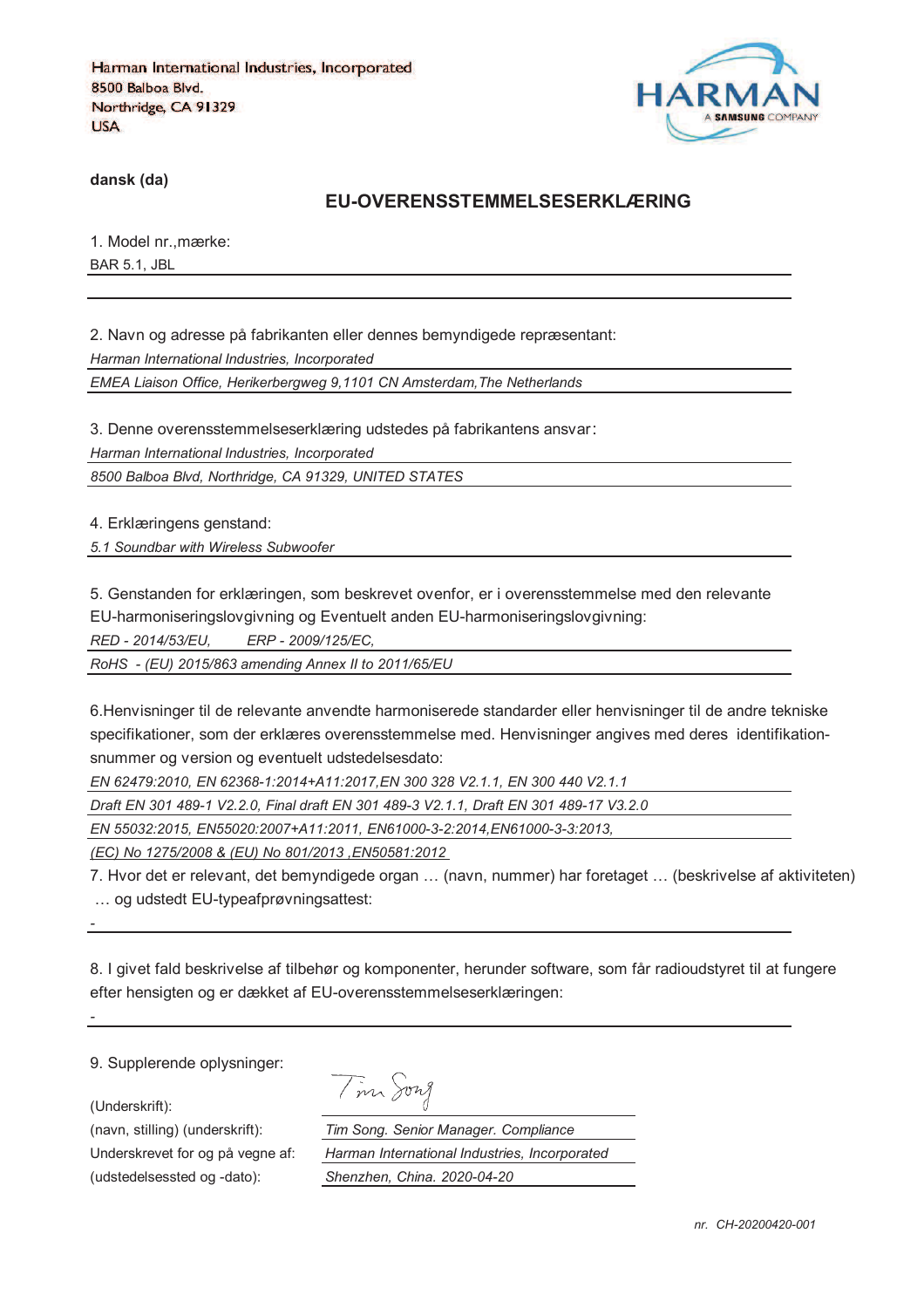

**)\*\*+,-./ (el)**

#### **ΔΗΛΟΣΗ ΣΥΜΜΟΡΦΟΣΗΣ ΕΕ**

1. Αριθμός μοντέλου, εμπορικό σήμα: BAR 5.1, JBL

2. Όνομα και διεύθυνση του κατασκευαστή ή του εξουσιοδοτημένου αντιπροσώπου του: *Harman International Industries, Incorporated EMEA Liaison Office, Herikerbergweg 9,1101 CN Amsterdam,The Netherlands*

3. Η παρούσα δήλωση συμμόρφωσης εκδίδεται με αποκλειστική ευθύνη του κατασκευαστή: *Harman International Industries, Incorporated*

*8500 Balboa Blvd, Northridge, CA 91329, UNITED STATES*

4. Αντικείμενο της δήλωσης:

*5.1 Soundbar with Wireless Subwoofer*

5. Ο στόχος της δήλωσης που περιγράφεται παραπάνω είναι σύμφωνος προς τη σχετική ενωσιακή νομοθεσία εναρμόνισης και Άλλη ενωσιακή νομοθεσία εναρμόνισης, κατά περίπτωση *RED - 2014/53/EU, ERP - 2009/125/EC,*

*RoHS - (EU) 2015/863 amending Annex II to 2011/65/EU*

6. Αναφορές στα σχετικά εναρμονισμένα πρότυπα που χρησιμοποιούνται ή αναφορές στις λοιπές τεχνικές προδιαγραφές σε σχέση με τις οποίες δηλώνεται η συμμόρφωση. Οι αναφορές πρέπει να απαριθμούνται με τον αριθμό αναννώρισης και την έκδοση και, κατά περίπτωση, την ημερομηνία δημοσίευσής τους; *EN 62479:2010, EN 62368-1:2014+A11:2017,EN 300 328 V2.1.1, EN 300 440 V2.1.1*

*Draft EN 301 489-1 V2.2.0, Final draft EN 301 489-3 V2.1.1, Draft EN 301 489-17 V3.2.0*

*EN 55032:2015, EN55020:2007+A11:2011, EN61000-3-2:2014,EN61000-3-3:2013,* 

*(EC) No 1275/2008 & (EU) No 801/2013 ,EN50581:2012* 

7.Όπου έχει εφαρμογή, ο κοινοποιημένος οργανισμός ... (ονομασία, αριθμός) ... πραγματοποίησε (περιγραφή της παρέμβασης) ... και εξέδωσε το πιστοποιητικό εξέτασης τύπου ΕΕ:

8. Όπου έχει εφαρμογή, περιγραφή των παρελκόμενων και εξαρτημάτων, συμπεριλαμβανομένου του λογισμικού, που επιτρέπουν στον ραδιοεξοπλισμό να λειτουργεί όπως προβλέπεται και που καλύπτ -N43ονται από τη δήλωση συμμόρφωσης:

 $\overline{I}$  on  $\Omega$ 

9. Συμπληρωματικές πληροφορίες:

(υπογραφή):

*-*

*-*

(3652@, 18>D): *Tim Song. Senior Manager. Compliance*

Υπογραφή για λογαριασμό εξ ονόματος:

(τόπος και ημερομηνία έκδοσης):

| $\sim$                                        |
|-----------------------------------------------|
| Tim Song. Senior Manager. Compliance          |
| Harman International Industries, Incorporated |
| Shenzhen, China, 2020-04-20                   |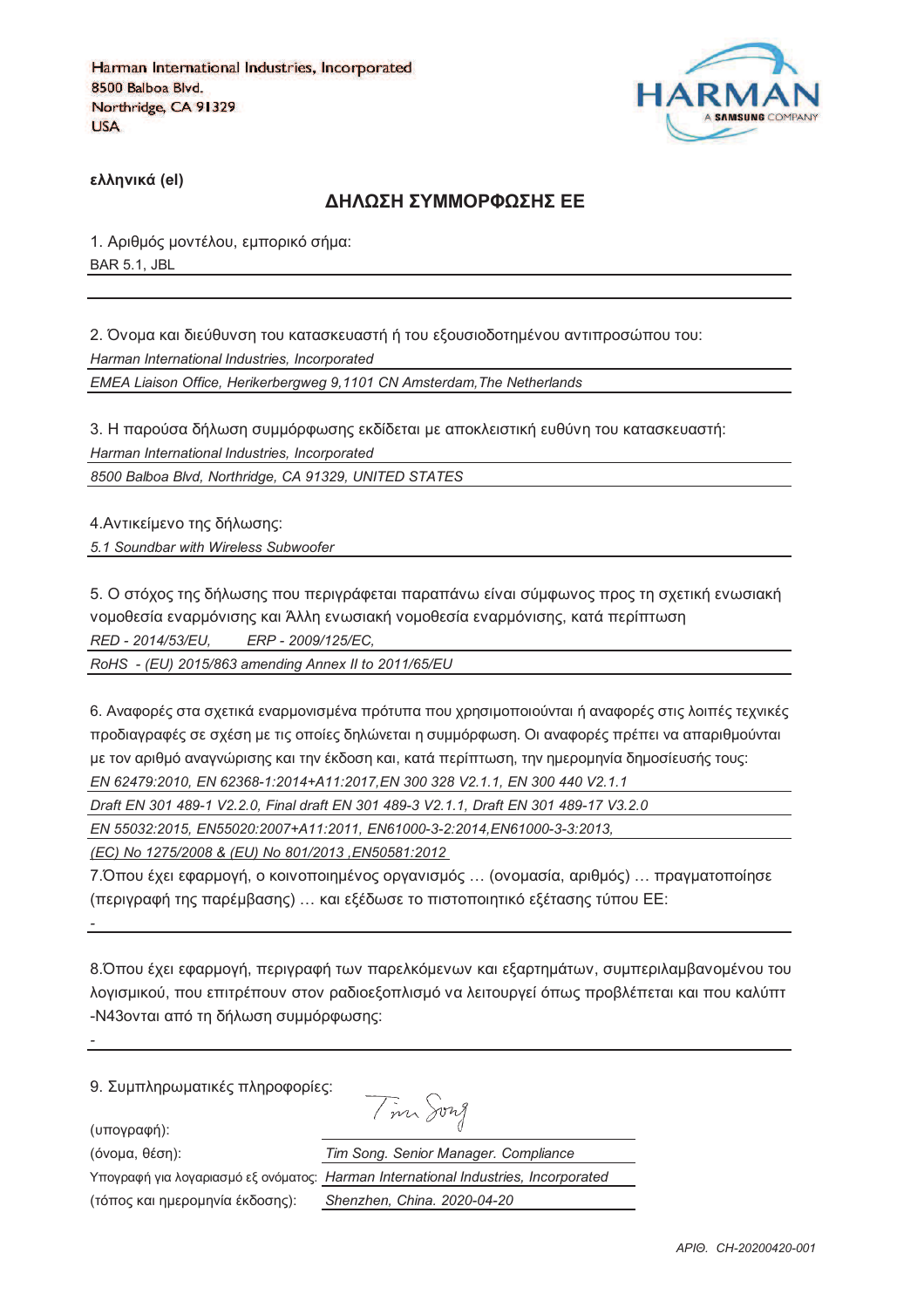

**français (fr)**

## **DECLARATION UE DE CONFORMITE**

1. numéro de modèle,marque: BAR 5.1, JBL

2. Nom et adresse du fabricant ou de son mandataire:

*Harman International Industries, Incorporated*

*EMEA Liaison Office, Herikerbergweg 9,1101 CN Amsterdam,The Netherlands*

3. La présente déclaration de conformité est établie sous la seule responsabilité du fabricant:

*Harman International Industries, Incorporated*

*8500 Balboa Blvd, Northridge, CA 91329, UNITED STATES*

4. Objet de la déclaration:

*5.1 Soundbar with Wireless Subwoofer*

5. L'objet de la déclaration décrit ci-dessus est conforme à la législation d'harmonisation de l'Union applicable et Autres législations d'harmonisation de l'Union, s'il y a lieu:

*RED - 2014/53/EU, ERP - 2009/125/EC,*

*RoHS - (EU) 2015/863 amending Annex II to 2011/65/EU*

6. Références des normes harmonisées pertinentes appliquées ou des autres spécifications techniques par rapport auxquelles la conformité est déclarée. Il faut indiquer, pour chaque référence, le numéro d'identification, la version et, le cas échéant, la date d'émission:

*EN 62479:2010, EN 62368-1:2014+A11:2017,EN 300 328 V2.1.1, EN 300 440 V2.1.1*

*Draft EN 301 489-1 V2.2.0, Final draft EN 301 489-3 V2.1.1, Draft EN 301 489-17 V3.2.0*

*EN 55032:2015, EN55020:2007+A11:2011, EN61000-3-2:2014,EN61000-3-3:2013,* 

*(EC) No 1275/2008 & (EU) No 801/2013 ,EN50581:2012* 

7.S'il y a lieu: l'organisme notifié … (nom, numéro) … a réalisé … (description de l'intervention) … et a délivré le certificat d'examen UE de type:

8.S'il y a lieu, description des accessoires et des éléments (y compris logiciels) qui permettent à l'équipement radioélectrique de fonctionner selon sa destination et qui sont couverts par la déclaration UE de conformité:

9. Informations complémentaires:

(Signature):

*-*

*-*

| $m_A$ | vn I |
|-------|------|
|       |      |

(nom, fonction): *Tim Song. Senior Manager. Compliance* Signé par et au nom de: *Harman International Industries, Incorporated* (lieu et date d'émission): *Shenzhen, China. 2020-04-20*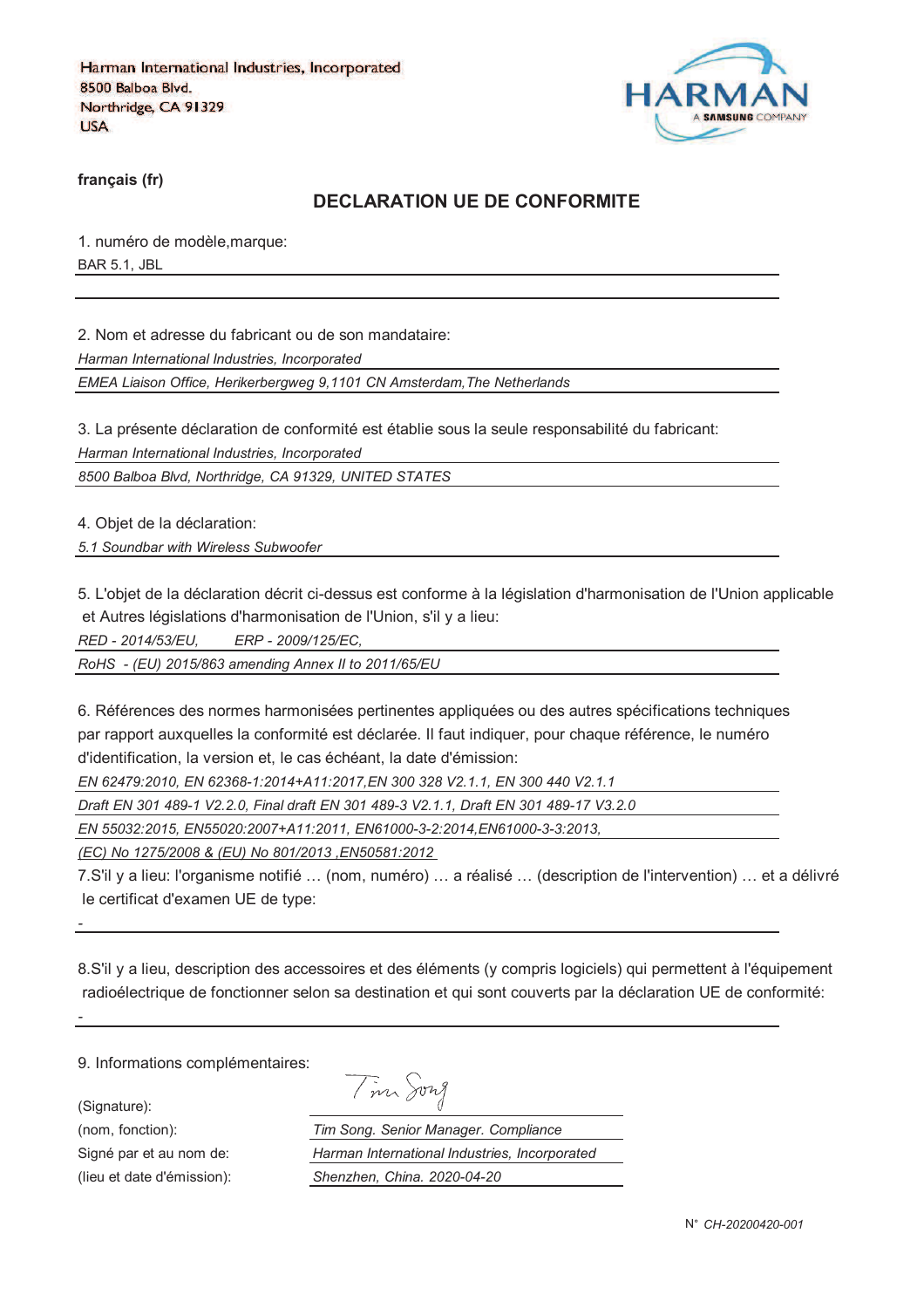

**latviešu valoda (lv)**

# **ES ATBILSTJBAS DEKLARKCIJA**

1. Modela Nr.,brand: BAR 5.1, JBL

2. Ražotāja vai vina pilnvarotā pārstāvja vārds, uzvārds/nosaukums un adrese:

*Harman International Industries, Incorporated*

*EMEA Liaison Office, Herikerbergweg 9,1101 CN Amsterdam,The Netherlands*

3. Šī atbilstības deklarācija ir izdota vienīgi uz šāda ražotāja atbildību: *Harman International Industries, Incorporated*

*8500 Balboa Blvd, Northridge, CA 91329, UNITED STATES*

4. Deklarācijas priekšmets:

*5.1 Soundbar with Wireless Subwoofer*

5. Iepriekš aprakstītais deklarācijas priekšmets atbilst attiecīgajam Savienības saskanotajam tiesību aktam un Citam Savienības saskaņotajam tiesību aktam, ja piemērojams

*RED - 2014/53/EU, ERP - 2009/125/EC,*

*RoHS - (EU) 2015/863 amending Annex II to 2011/65/EU*

6. Atsauces uz attiecīgajiem izmantojamiem saskanotajiem standartiem vai uz citām tehniskajām specifikācijām ,attiecībā uz ko tiek deklarēta atbilstība. Atsauces jāuzskaita ar to identifikācijas numuriem un versijām un attiecīgā gadījumā ar izdošanas datumu:

*EN 62479:2010, EN 62368-1:2014+A11:2017,EN 300 328 V2.1.1, EN 300 440 V2.1.1*

*Draft EN 301 489-1 V2.2.0, Final draft EN 301 489-3 V2.1.1, Draft EN 301 489-17 V3.2.0*

*EN 55032:2015, EN55020:2007+A11:2011, EN61000-3-2:2014,EN61000-3-3:2013,* 

*(EC) No 1275/2008 & (EU) No 801/2013 ,EN50581:2012* 

7. Attiecīgā gadījumā pazinotā struktūra ... (nosaukums, numurs) ... ir veikusi ... (darbības apraksts) ... un izdevusi ES tipa pārbaudes sertifikātu:

8.Attiecīgā gadījumā palīgierīču un komponentu apraksts, ieskaitot programmatūras aprakstu, kas nodrošina radioiekārtas paredzēto darbību un uz ko attiecas ES atbilstības deklarācija:

9. Papildinformācija:

(Paraksts):

*-*

*-*

(izdošanas vieta un datums): *Shenzhen, China. 2020-04-20*

| $\overline{\phantom{0}}$ | 1921 A |
|--------------------------|--------|
|--------------------------|--------|

(vārds, uzvārds, amats): *Tim Song. Senior Manager. Compliance* Parakstīts šādas personas vārdā: *Harman International Industries, Incorporated*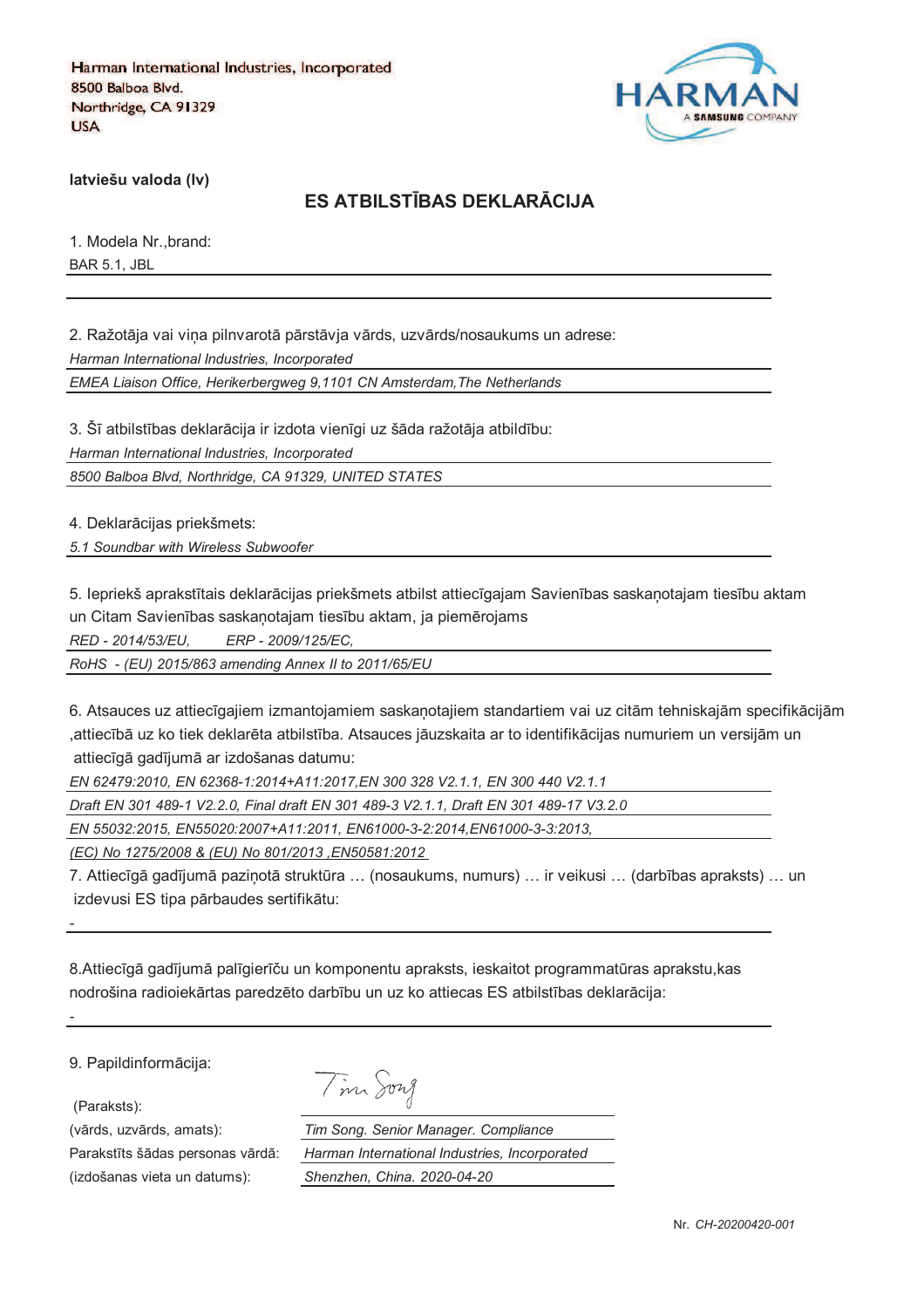

**lietuviu kalba (It)** 

### **ES ATITIKTIES DEKLARACIJA**

1. Modelio Nr., Prekės ženklas: BAR 5.1, JBL

2. Gamintojo arba jo igaliotojo atstovo pavadinimas ir adresas:

*Harman International Industries, Incorporated*

*EMEA Liaison Office, Herikerbergweg 9,1101 CN Amsterdam,The Netherlands*

3. Ši atitikties deklaracija išduota tik gamintojo atsakomybe:

*Harman International Industries, Incorporated*

*8500 Balboa Blvd, Northridge, CA 91329, UNITED STATES*

4. Deklaracijos objektas:

*5.1 Soundbar with Wireless Subwoofer*

5. Pirmiau aprašytas deklaracijos objektas atitinka susijusius derinamuosius Sajungos teisės aktus ir kitus derinamuosius Sąjungos teisės aktus, jeigu taikoma.

*RED - 2014/53/EU, ERP - 2009/125/EC,*

*RoHS - (EU) 2015/863 amending Annex II to 2011/65/EU*

6. Nuorodos ` susijusius taikytus darniuosius standartus arba kitas technines specifikacijas, pagal kurias buvo deklaruota atitiktis. Nuorodos turi būti išvardijamos nurodant jų identifikacinius numerius,ersijas ir, kai taikoma, paskelbimo datas:

*EN 62479:2010, EN 62368-1:2014+A11:2017,EN 300 328 V2.1.1, EN 300 440 V2.1.1*

*Draft EN 301 489-1 V2.2.0, Final draft EN 301 489-3 V2.1.1, Draft EN 301 489-17 V3.2.0*

*EN 55032:2015, EN55020:2007+A11:2011, EN61000-3-2:2014,EN61000-3-3:2013,* 

*(EC) No 1275/2008 & (EU) No 801/2013 ,EN50581:2012* 

7. Kai taikytina, notifikuotoji `staiga … (pavadinimas, numeris)… atliko… (dalyvavimo procese aprašymas) ir išdavė ES tipo tyrimo sertifikata:

8. Kai taikytina, pagalbinių įtaisų ir komponentų, įskaitant programinę įrangą, kurie leidžia radijo jrenginiams veikti pagal paskirtį ir yra įtraukti į ES atitikties deklaraciją, aprašas:

9. Papildoma informacija:

(Parašas):

*-*

*-*

(vardas ir pavardė, pareigos): *T.*<br>Už ką ir kieno vardu pasirašyta: *H* Už ka ir kieno vardu pasirašyta: *Harman International Industries, Incorporated* (išdavimo data ir vieta): *Shenzhen, China. 2020-04-20*

| a. Senior Manager. Co |  |
|-----------------------|--|

| im Song. Senior Manager. Compliance           |
|-----------------------------------------------|
| larman International Industries, Incorporated |
| henzhen, China. 2020-04-20                    |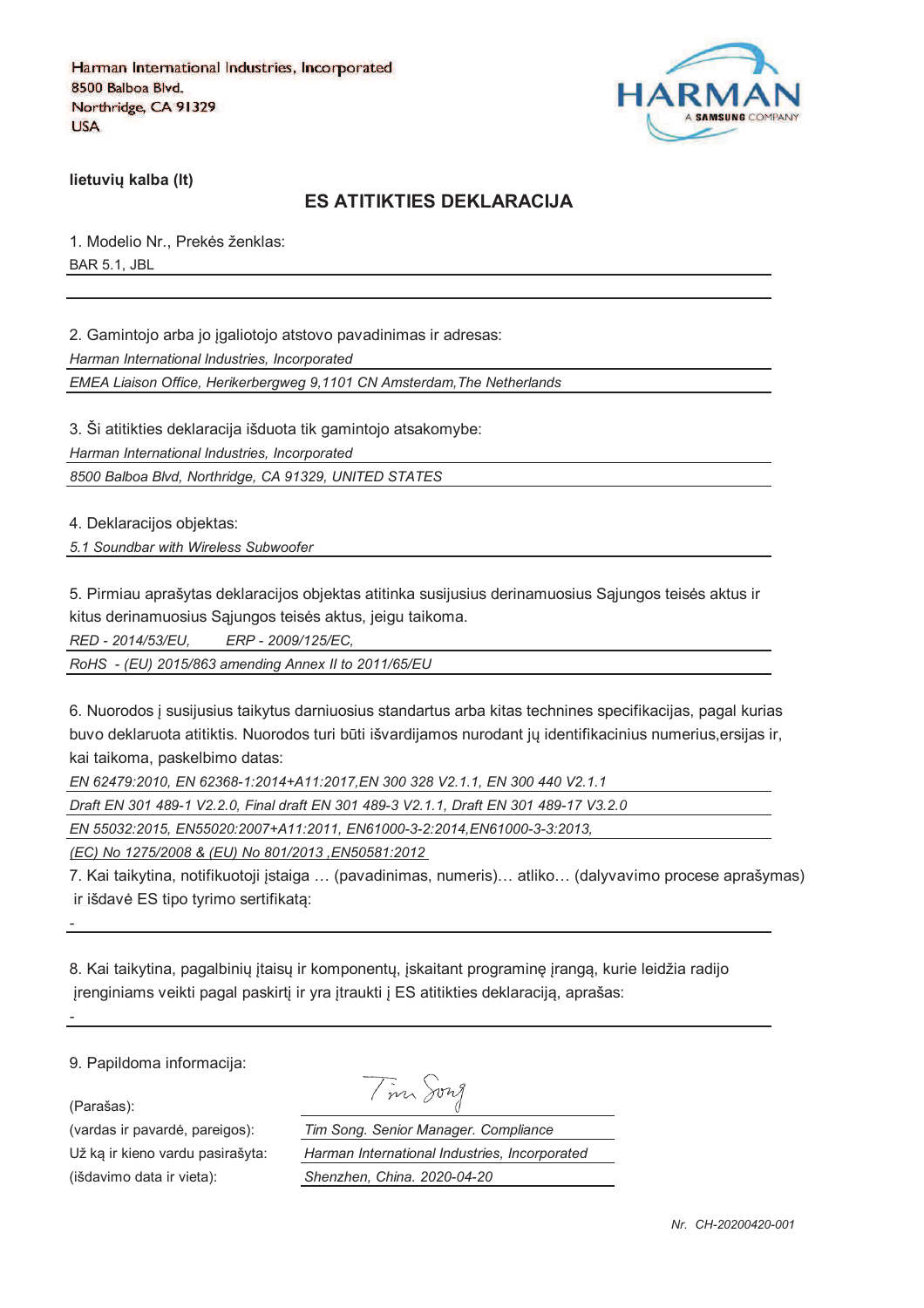

**Nederlands (nl)**

#### **EU-CONFORMITEITSVERKLARING**

1.Model nr.,Merk: BAR 5.1, JBL

2. Naam en adres van de fabrikant of zijn gemachtigde:

*Harman International Industries, Incorporated*

*EMEA Liaison Office, Herikerbergweg 9,1101 CN Amsterdam,The Netherlands*

3. Deze conformiteitsverklaring wordt afgegeven onder volledige verantwoordelijkheid van de fabrikant: *Harman International Industries, Incorporated*

*8500 Balboa Blvd, Northridge, CA 91329, UNITED STATES*

4. Voorwerp van de verklaring:

*5.1 Soundbar with Wireless Subwoofer*

5.Het hierboven beschreven voorwerp van de verklaring is in overeenstemming met de desbetreffende harmonisatiewetgeving van de Unie en andere harmonisatiewetgeving van de Unie, indien van toepassing: *RED - 2014/53/EU, ERP - 2009/125/EC,*

*RoHS - (EU) 2015/863 amending Annex II to 2011/65/EU*

6. Vermelding van de toegepaste relevante geharmoniseerde normen of van de andere technische specificaties waarop de conformiteitsverklaring betrekking heeft. Bij de opgave van de referenties moeten het identificatie nummer en de versie en, in voorkomend geval, de datum van publicatie worden vermeld:

*EN 62479:2010, EN 62368-1:2014+A11:2017,EN 300 328 V2.1.1, EN 300 440 V2.1.1*

*Draft EN 301 489-1 V2.2.0, Final draft EN 301 489-3 V2.1.1, Draft EN 301 489-17 V3.2.0*

*EN 55032:2015, EN55020:2007+A11:2011, EN61000-3-2:2014,EN61000-3-3:2013,* 

*(EC) No 1275/2008 & (EU) No 801/2013 ,EN50581:2012* 

7.(Indien van toepassing) De aangemelde instantie … (naam, nummer) … heeft een … (beschrijving van de werkzaamheden) … uitgevoerd en het certificaat van EU-typeonderzoek … afgegeven:

8. Indien van toepassing, beschrijving van de accessoires en onderdelen, die het mogelijk maken dat de radioapparatuur functioneert zoals bedoeld en die onder de EU-conformiteitsverklaring vallen:

9. Aanvullende informatie:

(Handtekening):

*-*

*-*

(plaats en datum van afgifte): *Shenzhen, China. 2020-04-20*

Tim Song

(naam, functie): *Tim Song. Senior Manager. Compliance* Ondertekend voor en namens: *Harman International Industries, Incorporated*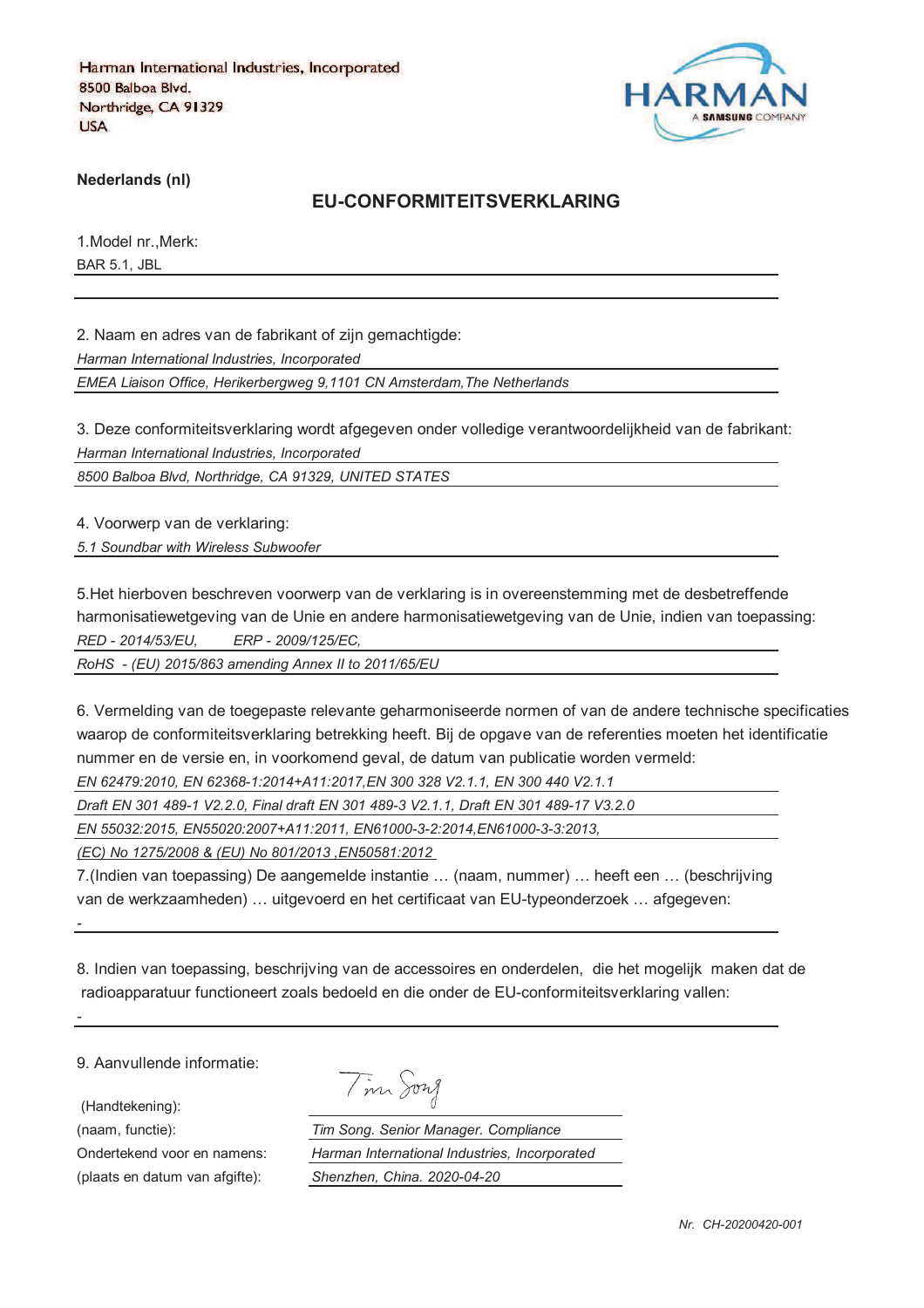

**RomânO (ro)**

#### **DECLARAPIA UE DE CONFORMITATE**

1. Număr model, marcă: BAR 5.1, JBL

2. Denumirea si adresa producătorului sau a reprezentantului său autorizat:

*Harman International Industries, Incorporated*

*EMEA Liaison Office, Herikerbergweg 9,1101 CN Amsterdam,The Netherlands*

3. Prezenta declarație de conformitate este emisă pe răspunderea exclusivă a producătorului:

*Harman International Industries, Incorporated*

*8500 Balboa Blvd, Northridge, CA 91329, UNITED STATES*

4. Obiectul declaratiei:

*5.1 Soundbar with Wireless Subwoofer*

5. Obiectul declaratiei descris mai sus este în conformitate cu legislatia relevantă de armonizare a Uniunii: si După caz, alte acte din legislația de armonizare a Uniunii

*RED - 2014/53/EU, ERP - 2009/125/EC,*

*RoHS - (EU) 2015/863 amending Annex II to 2011/65/EU*

6. Trimiterile la standardele armonizate relevante folosite sau trimiterile la alte specificatii tehnice în legătură cu care se declară conformitatea. Referintele sunt enumerate împreună cu numerele de identificare si cu versiunea acestora precum si cu data eliberării, după caz:

*EN 62479:2010, EN 62368-1:2014+A11:2017,EN 300 328 V2.1.1, EN 300 440 V2.1.1*

*Draft EN 301 489-1 V2.2.0, Final draft EN 301 489-3 V2.1.1, Draft EN 301 489-17 V3.2.0*

*EN 55032:2015, EN55020:2007+A11:2011, EN61000-3-2:2014,EN61000-3-3:2013,* 

*(EC) No 1275/2008 & (EU) No 801/2013 ,EN50581:2012* 

7. După caz, organismul notificat ... (denumire, număr) ... a efectuat ... (descrierea interventiei) si a emis certificatul de examinare UE de tip:

8. După caz, o descriere a accesoriilor si componentelor, inclusiv a produselor software, care permit echipamentelor radio să funcționeze corespunzător și care sunt incluse în declarația de conformitate:

9. Informatii suplimentare:

(Semnătura):

*-*

*-*

Tim Song

(numele, funcgia) : *Tim Song. Senior Manager. Compliance* Semnat pentru si în numele: *Harman International Industries, Incorporated* (locul fi data emiterii): *Shenzhen, China. 2020-04-20*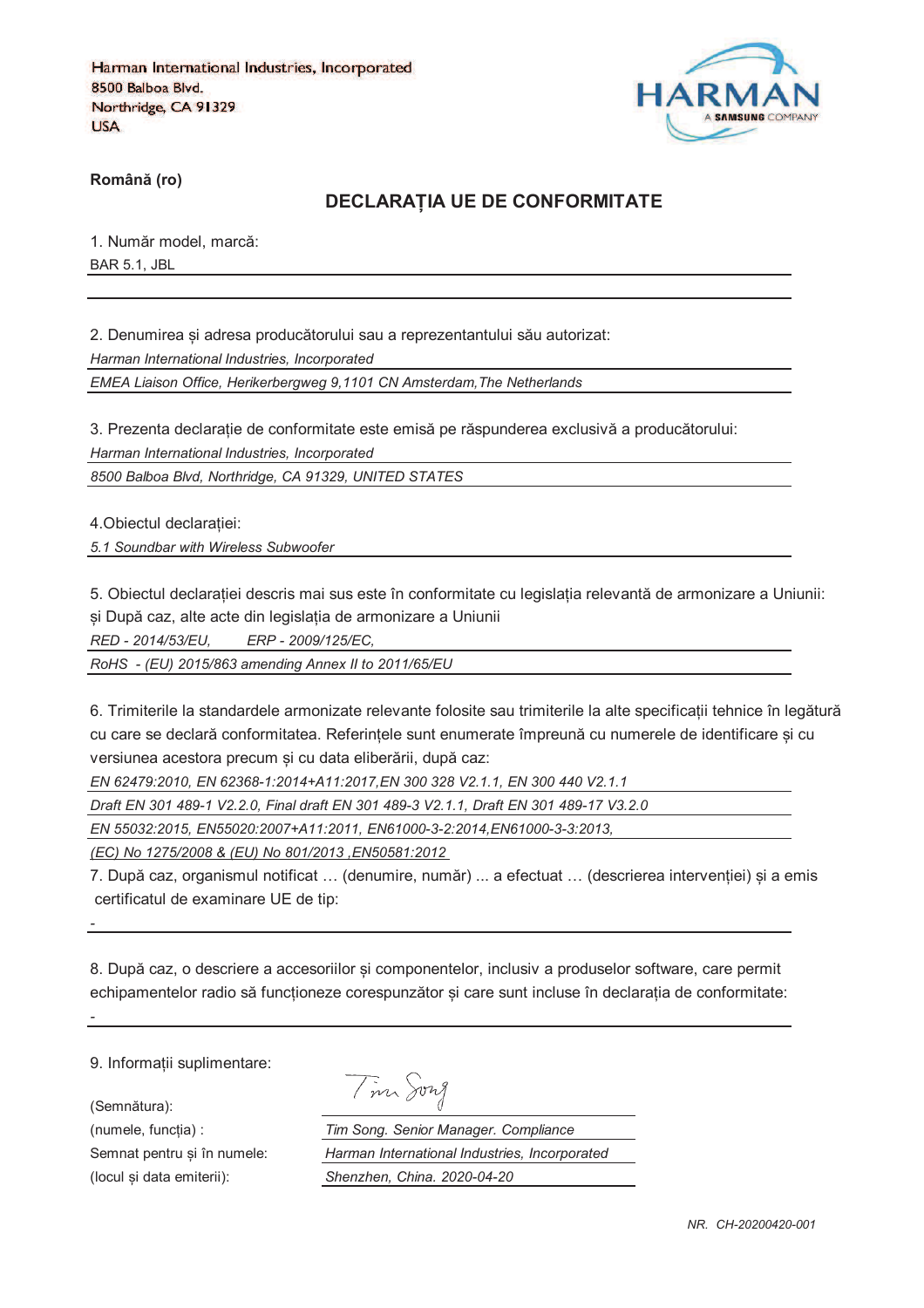

**Suomi (fi)**

#### **EU-VAATIMUSTENMUKAISUUSVAKUUTUS**

1. Malli nro.,merkki: BAR 5.1, JBL

2. Valmistajan tai sen valtuutetun edustajan nimi ja osoite:

*Harman International Industries, Incorporated*

*EMEA Liaison Office, Herikerbergweg 9,1101 CN Amsterdam,The Netherlands*

3. Tämä vaatimustenmukaisuusvakuutus on annettu valmistajan yksinomaisella vastuulla:

*Harman International Industries, Incorporated*

*8500 Balboa Blvd, Northridge, CA 91329, UNITED STATES*

4. Vakuutuksen kohde:

*5.1 Soundbar with Wireless Subwoofer*

5. Edellä kuvattu vakuutuksen kohde on asiaa koskevan unionin yhdenmukaistamislainsäädännön

vaatimusten mukainen ja Muu unionin yhdenmukaistamissäädös (tapauksen mukaan):

*RED - 2014/53/EU, ERP - 2009/125/EC,*

*RoHS - (EU) 2015/863 amending Annex II to 2011/65/EU*

6. Viittaus niihin asiaankuuluviin yhdenmukaistettuihin standardeihin, joita on käytetty, tai viittaus muihin teknisiin eritelmiin, joiden perusteella vaatimustenmukaisuusvakuutus on annettu. Viittausten luettelossa on mainittava niiden tunnistenumero ja versio ja tapauksen mukaan antopäivä:

*EN 62479:2010, EN 62368-1:2014+A11:2017,EN 300 328 V2.1.1, EN 300 440 V2.1.1*

*Draft EN 301 489-1 V2.2.0, Final draft EN 301 489-3 V2.1.1, Draft EN 301 489-17 V3.2.0*

*EN 55032:2015, EN55020:2007+A11:2011, EN61000-3-2:2014,EN61000-3-3:2013,* 

*(EC) No 1275/2008 & (EU) No 801/2013 ,EN50581:2012* 

7. Tapauksen mukaan ilmoitettu laitos … (nimi, numero) … suoritti … (toimenpiteen kuvaus) … ja antoi EU-tyyppitarkastustodistuksen: …

8. Tapauksen mukaan kuvaus lisälaitteista ja osista, myös ohjelmistoista, jotka mahdollistavat radiolaitteen käyttötarkoituksen mukaisen käytön ja jotka EU-vaatimustenmukaisuusvakuutus kattaa:

9. Lisätietoja:

*-*

*-*

(allekirjoitus):

Tim Song

(nimi, tehtävä): *Tim Song. Senior Manager. Compliance* Seuraavan puolesta allekirjoittanut: *Harman International Industries, Incorporated* (antamispaikka ja -päivämäärä): *Shenzhen, China. 2020-04-20*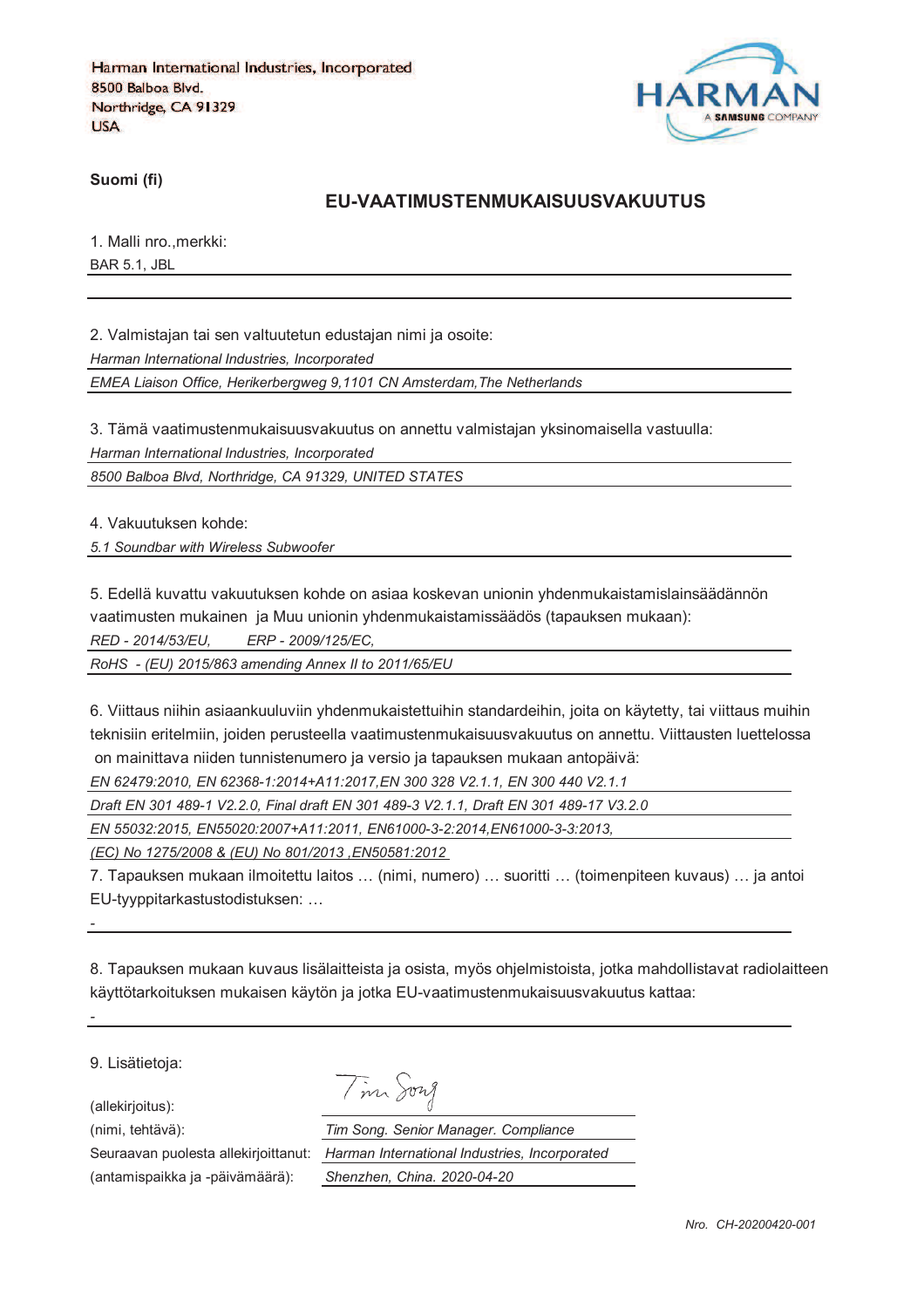

**magyar (hu)**

# **EU-MEGFELELRSÉGI NYILATKOZAT**

1.Modellazonosító,márka: BAR 5.1, JBL

2. A gyártó vagy meghatalmazott képviselőjének neve és címe:

*Harman International Industries, Incorporated*

*EMEA Liaison Office, Herikerbergweg 9,1101 CN Amsterdam,The Netherlands*

3. Ezt a megfelelőségi nyilatkozatot a gyártó kizárólagos felelőssége mellett adják ki:

*Harman International Industries, Incorporated*

*8500 Balboa Blvd, Northridge, CA 91329, UNITED STATES*

4. A nyilatkozat tárgya:

*5.1 Soundbar with Wireless Subwoofer*

5. A fent ismertetett nyilatkozat tárgya megfelel a vonatkozó uniós harmonizációs jogszabályoknak és adott esetben egyéb uniós harmonizációs jogszabály

*RED - 2014/53/EU, ERP - 2009/125/EC,*

*RoHS - (EU) 2015/863 amending Annex II to 2011/65/EU*

6.Az alkalmazott harmonizált szabványokra való hivatkozás vagy az azokra az egyéb műszaki előírásokra való hivatkozás, amelyekkel kapcsolatban megfelelőségi nyilatkozatot tetteké. A hivatkozásokat az azonosító számokkal együtt és a megfelelő verzió feltüntetésével kell megadni, adott esetben a kiállítás dátumával együtt: *EN 62479:2010, EN 62368-1:2014+A11:2017,EN 300 328 V2.1.1, EN 300 440 V2.1.1*

*Draft EN 301 489-1 V2.2.0, Final draft EN 301 489-3 V2.1.1, Draft EN 301 489-17 V3.2.0*

*EN 55032:2015, EN55020:2007+A11:2011, EN61000-3-2:2014,EN61000-3-3:2013,* 

*(EC) No 1275/2008 & (EU) No 801/2013 ,EN50581:2012* 

7.A(z) ... (nevi, számú)… bejelentett szervezet adott esetben elvégezte a(z) … (a beavatkozás ismertetése) ... és a következő EU-típusvizsgálati tanúsítványt adta ki:

8. Adott esetben a tartozékok és alkatrészek leírása, ideértve a rádióberendezés rendeltetésszeri használatát lehetővé tévő és az EU-megfelelőségi nyilatkozat hatályába tartozó szoftvereket is:

9. További információk:

(aláírás):

*-*

*-*

(a kiállítás helye és dátuma): *Shenzhen, China. 2020-04-20*

| 47.7 |
|------|
|------|

(név, beosztás): *Tim Song. Senior Manager. Compliance* nevében megbízásából írták alá: *Harman International Industries, Incorporated*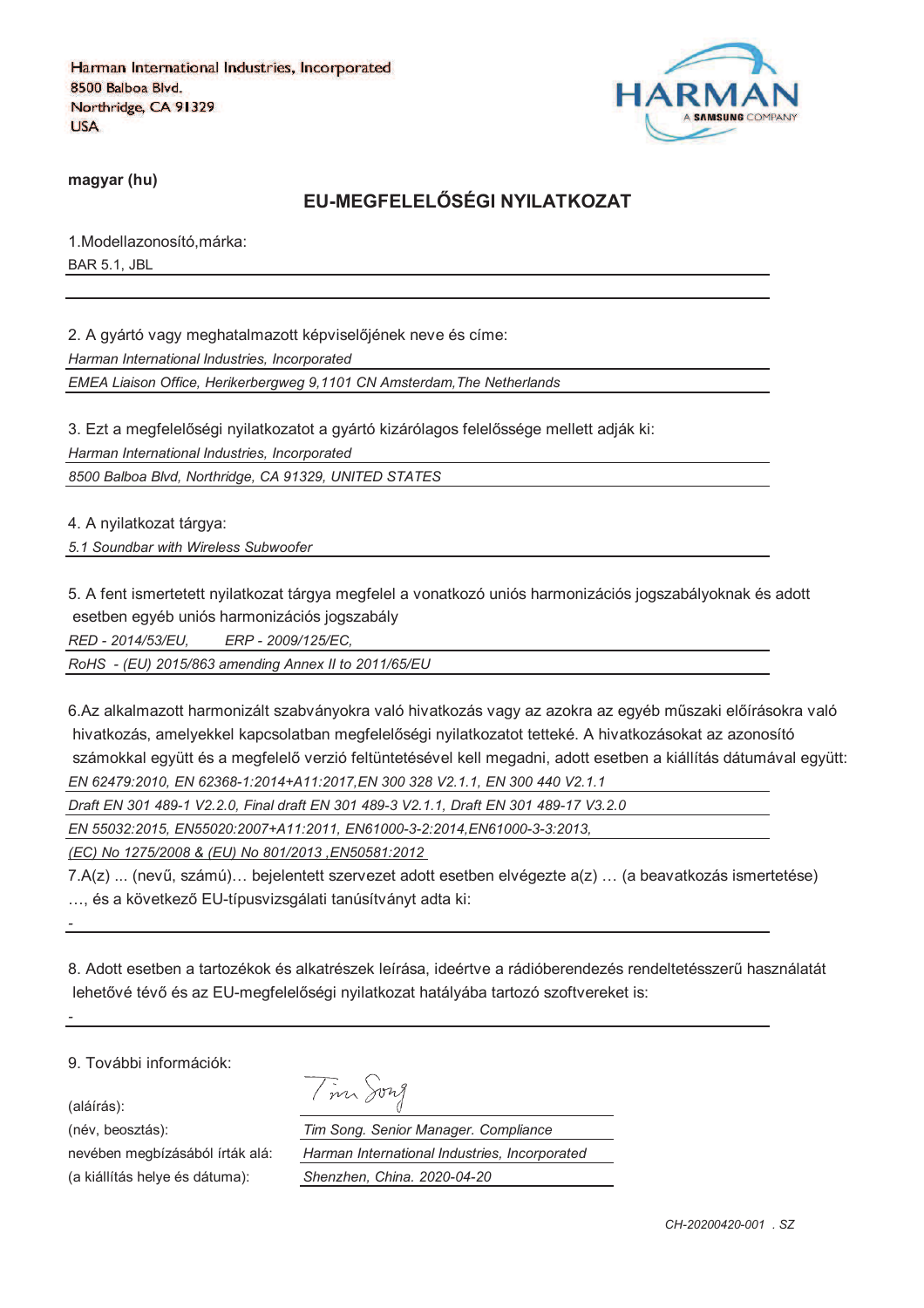

**polski (pl)**

## **DEKLARACJA ZGODNOTCI UE**

1. Nazwa modelu,Marka: BAR 5.1, JBL

2. Nazwa i adres producenta lub jego upoważnionego przedstawiciela: *Harman International Industries, Incorporated*

*EMEA Liaison Office, Herikerbergweg 9,1101 CN Amsterdam,The Netherlands*

3. Niniejszą deklarację zgodności wydaje się na wyłączną odpowiedzialność producenta: *Harman International Industries, Incorporated*

*8500 Balboa Blvd, Northridge, CA 91329, UNITED STATES*

4. Przedmiot deklaracji:

*5.1 Soundbar with Wireless Subwoofer*

5.Wymieniony powyżej przedmiot niniejszej deklaracji jest zgodny z odnośnymi wymaganiami unijnego prawodawstwa harmonizacyjnego i innym unijnym prawodawstwem harmonizacyjnym, w stosownych przypadkach:

*RED - 2014/53/EU, ERP - 2009/125/EC,*

*RoHS - (EU) 2015/863 amending Annex II to 2011/65/EU*

6. Odwołania do odnośnych norm zharmonizowanych, które zastosowano, lub do innych specyfikacji technicznych,w stosunku do których deklarowana jest zgodność. Odwołania musza być podane wraz z ich numerami identyfika cyjnymi i wersjami oraz w stosownych przypadkach z data wydania: *EN 62479:2010, EN 62368-1:2014+A11:2017,EN 300 328 V2.1.1, EN 300 440 V2.1.1*

*Draft EN 301 489-1 V2.2.0, Final draft EN 301 489-3 V2.1.1, Draft EN 301 489-17 V3.2.0*

*EN 55032:2015, EN55020:2007+A11:2011, EN61000-3-2:2014,EN61000-3-3:2013,* 

*(EC) No 1275/2008 & (EU) No 801/2013 ,EN50581:2012* 

7. W stosownych przypadkach, jednostka notyfikowana … (nazwa, numer) … przeprowadziła … (opis interwencji) … i wydała certyfikat badania typu UE:

8.W stosownych przypadkach, opis elementów dodatkowych lub komponentów, w tym oprogramowania , które umoj liwiaja działanie urzadzenia radiowego zgodnie z przeznaczeniem i które sa objcte deklaracją zgodności UE:

9. Informacje dodatkowe:

(podpis):

*-*

*-*

Tim Song

(imię i nazwisko, stanowisko): *Tim Song. Senior Manager. Compliance* Podpisano w imieniu: *Harman International Industries, Incorporated* (miejsce i data wydania): *Shenzhen, China. 2020-04-20*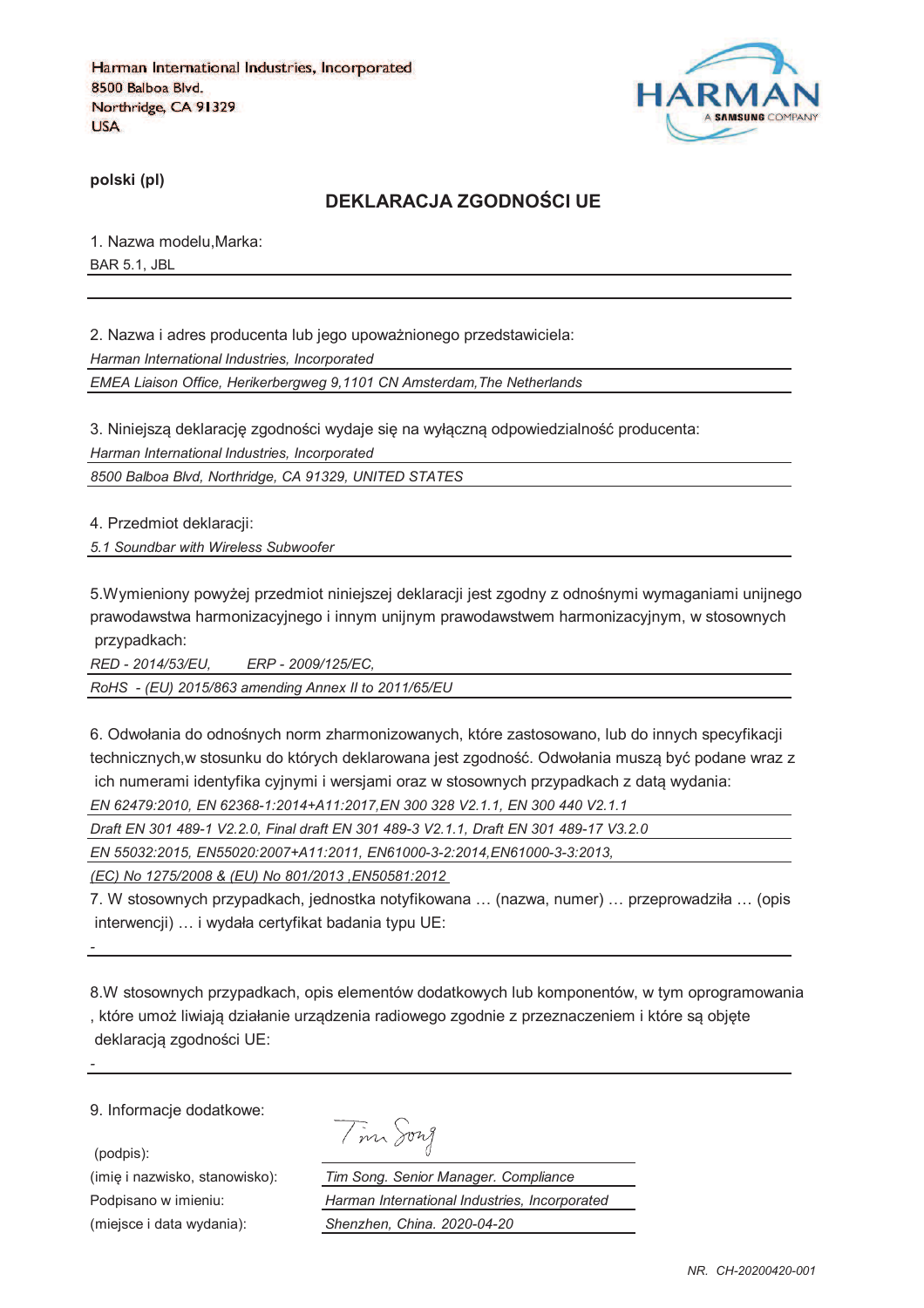

**sloven%ina (sk)**

# **EÚ VYHLÁSENIE O ZHODE**

1. Číslo modelu, brand: BAR 5.1, JBL

2. Meno a adresa výrobcu alebo jeho splnomocneného zástupcu: *Harman International Industries, Incorporated EMEA Liaison Office, Herikerbergweg 9,1101 CN Amsterdam,The Netherlands*

3. Toto vyhlásenie o zhode sa vydáva na výhradnú zodpovednosť výrobcu.:

*Harman International Industries, Incorporated*

*8500 Balboa Blvd, Northridge, CA 91329, UNITED STATES*

4.Predmet vyhlásenia:

*5.1 Soundbar with Wireless Subwoofer*

5. Uvedený predmet vyhlásenia je v zhode s príslušnými harmonizačnými právnymi predpismi Únie a Prípadne ďalšie harmonizačné právne predpisy Únie:

*RED - 2014/53/EU, ERP - 2009/125/EC,*

*RoHS - (EU) 2015/863 amending Annex II to 2011/65/EU*

6. Odkazy na príslušné použité harmonizované normy alebo odkazy na iné technické špecifikácie, v súvislosti s ktorými sa zhoda vyhlasuje. V rámci odkazov sa musí uviesť identifikačné číslo a verzia a prípadne dátum vydania:

*EN 62479:2010, EN 62368-1:2014+A11:2017,EN 300 328 V2.1.1, EN 300 440 V2.1.1*

*Draft EN 301 489-1 V2.2.0, Final draft EN 301 489-3 V2.1.1, Draft EN 301 489-17 V3.2.0*

*EN 55032:2015, EN55020:2007+A11:2011, EN61000-3-2:2014,EN61000-3-3:2013,* 

*(EC) No 1275/2008 & (EU) No 801/2013 ,EN50581:2012* 

7. Prípadne: notifikovaný orgán ... (názov, číslo) ... vykonal ... (opis zásahu) ... a vydal certifikát EÚ skúšky typu:

8. V príslušných prípadoch opis príslušenstva a komponentov vrátane softvéru, ktoré umožňujú rádiovému zariadeniu fungovať v súlade so zamýšľaným účelom, a na ktoré sa vzťahuje EÚ vyhlásenie o zhode:

9. Doplňujúce informácie:

(podpis):

*-*

*-*

| ノ | าพา |
|---|-----|
|---|-----|

(meno, funkcia): *Tim Song. Senior Manager. Compliance* Podpísané za a v mene: *Harman International Industries, Incorporated* (miesto a dátum vydania): *Shenzhen, China. 2020-04-20*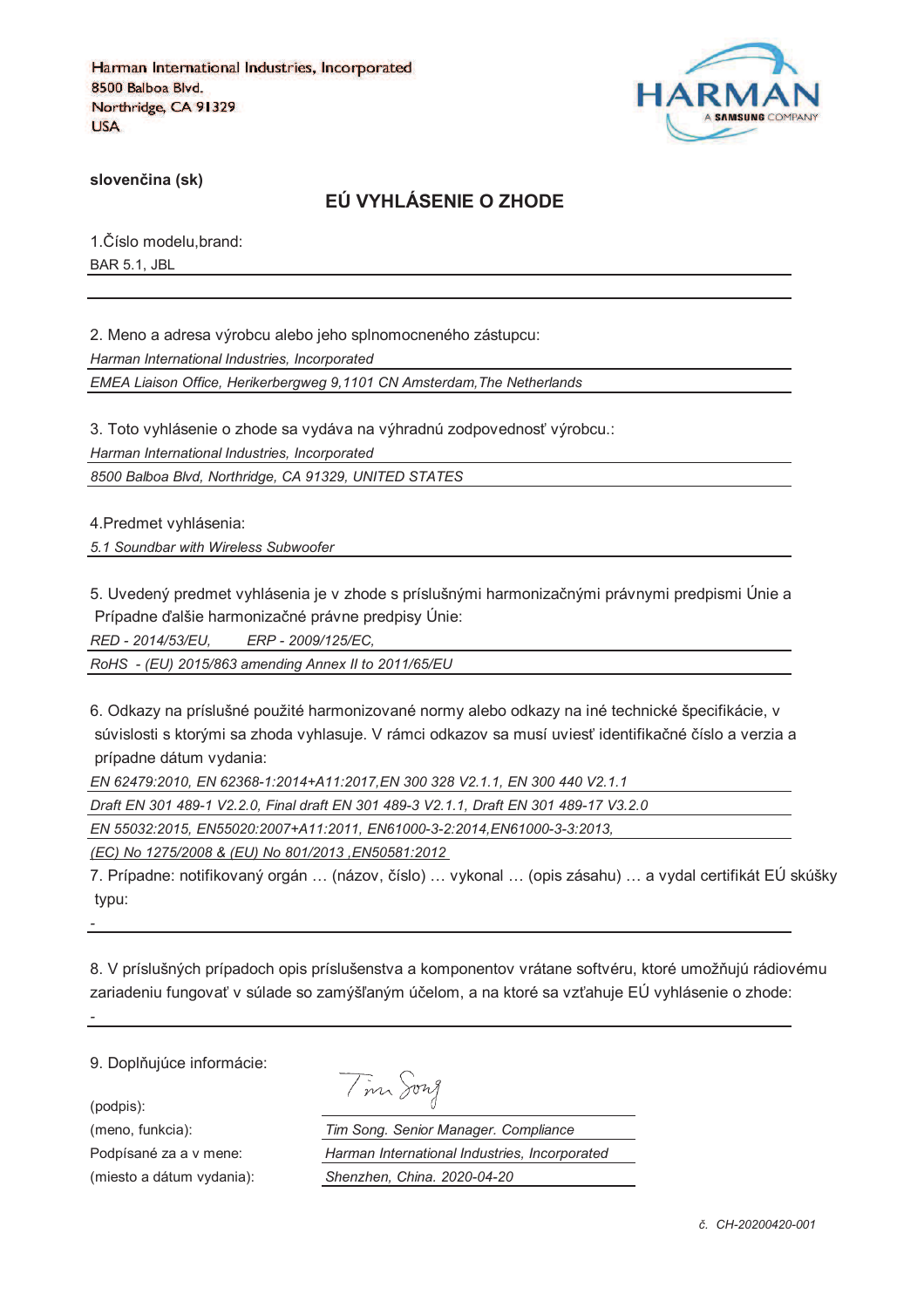

**svenska (sv)**

# **EU-FÖRSÄKRAN OM ÖVERENSSTÄMMELSE**

1. Modell nr.,varumärke**:** BAR 5.1, JBL

2. Namn på och adress till tillverkaren eller dennes representant: *Harman International Industries, Incorporated EMEA Liaison Office, Herikerbergweg 9,1101 CN Amsterdam,The Netherlands*

3. Denna försäkran om överensstämmelse utfärdas på tillverkarens eget ansvar:

*Harman International Industries, Incorporated*

*8500 Balboa Blvd, Northridge, CA 91329, UNITED STATES*

4. Föremål för försäkran:

*5.1 Soundbar with Wireless Subwoofer*

5. Föremålet för försäkran ovan överensstämmer med den relevanta unionslagstiftningen om harmon -isering och Annan harmoniserad unionslagstiftning i förekommande fall

*RED - 2014/53/EU, ERP - 2009/125/EC,*

*RoHS - (EU) 2015/863 amending Annex II to 2011/65/EU*

6.Hänvisningar till de relevanta harmoniserade standarder som använts eller hänvisningar till andra tekniska specifikationer enligt vilka överensstämmelsen försäkras. Hänvisningar måste förtecknas tillsammans med identifieringsnummer och version och i förekommande fall datum för utfärdande:

*EN 62479:2010, EN 62368-1:2014+A11:2017,EN 300 328 V2.1.1, EN 300 440 V2.1.1*

*Draft EN 301 489-1 V2.2.0, Final draft EN 301 489-3 V2.1.1, Draft EN 301 489-17 V3.2.0*

*EN 55032:2015, EN55020:2007+A11:2011, EN61000-3-2:2014,EN61000-3-3:2013,* 

*(EC) No 1275/2008 & (EU) No 801/2013 ,EN50581:2012* 

7. I tillämpliga fall: det anmälda organet ... (namn, nummer) ... har utfört ... (beskrivning av åtgärd) ... och utfärdat EU- typprovningsintyg:

8. I förekommande fall en beskrivning av tillbehör och komponenter, inklusive programvara, som gör det möjligt för radioutrustningen att fungera som avsett och som täcks av en EU-försäkran om överensstämmelse:

9. Ytterligare information:

(namnteckning):

*-*

*-*

Tim Song

(namn, befattning): *Tim Song. Senior Manager. Compliance* Undertecknat för: *Harman International Industries, Incorporated* (ort och datum) *Shenzhen, China. 2020-04-20*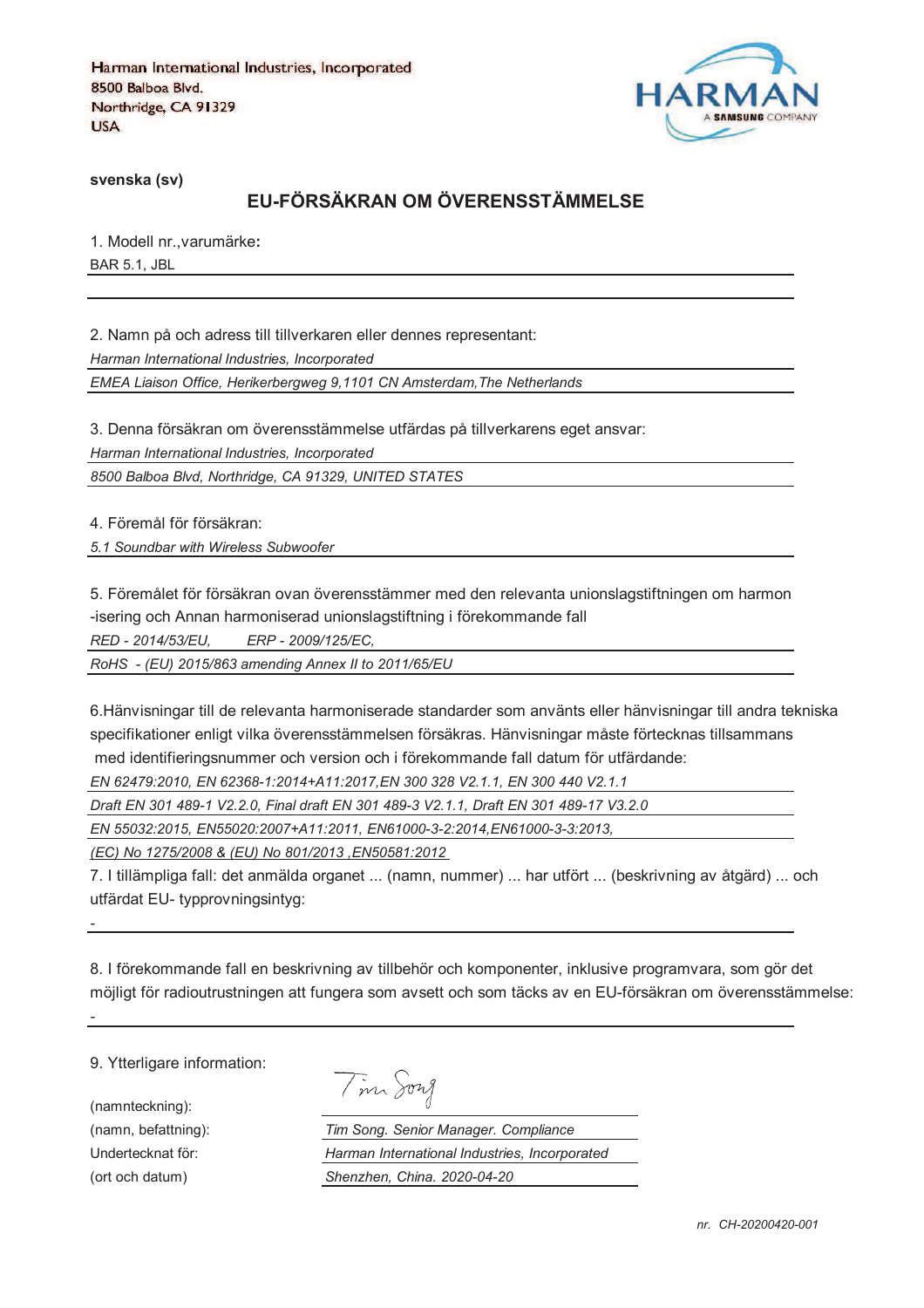

**Malti (mt)**

# **DIKJARAZZJONI TA' KONFORMITÀ TAL-UE**

1.Il-mudell Nru.,marka: BAR 5.1, JBL

2. L-isem u l-indirizz tal-manifattur jew tar-rappreżentant awtorizzat tiegħu:

*Harman International Industries, Incorporated*

*EMEA Liaison Office, Herikerbergweg 9,1101 CN Amsterdam,The Netherlands*

3. Din id-dikjarazzjoni tal-konformità tinħareg taħt ir-responsabbiltà unika tal-manifattur:

*Harman International Industries, Incorporated*

*8500 Balboa Blvd, Northridge, CA 91329, UNITED STATES*

4.L-ghan tad-dikjarazzjoni:

*5.1 Soundbar with Wireless Subwoofer*

5. L-għan tad-dikiarazzioni deskritt hawn fug huwa konformi mal-leġiżlazzioni ta' armonizzazzioni rilevanti tal -Unjon u Leģiżlazzjoni dwar l-armonizzazzjoni oħra tal-Unjoni meta tkun applikabbli

*RED - 2014/53/EU, ERP - 2009/125/EC,*

*RoHS - (EU) 2015/863 amending Annex II to 2011/65/EU*

6. Ir-referenzi ghall-istandards armonizzati rilevanti li ntużaw, jew ir-referenzi ghall-ispecifikazzjonijiet teknici l-oħrajn li skonthom qed tiģi ddikjarata l-konformità: Ir-referenzi jridu jiġu elenkati bin-numru tal-identifikazzjoni u l-verzioni taghhom u, fein applikabbli, id-data tal-hrug:

*EN 62479:2010, EN 62368-1:2014+A11:2017,EN 300 328 V2.1.1, EN 300 440 V2.1.1*

*Draft EN 301 489-1 V2.2.0, Final draft EN 301 489-3 V2.1.1, Draft EN 301 489-17 V3.2.0*

*EN 55032:2015, EN55020:2007+A11:2011, EN61000-3-2:2014,EN61000-3-3:2013,* 

*(EC) No 1275/2008 & (EU) No 801/2013 ,EN50581:2012* 

7.Meta applikabbli, il-korp notifikat ... (I-isem, in-numru) ... wettaq... (deskrizzjoni tal-intervent) ... u ħareġ iċ-ċertifikat tal-eżami tat-tip tal-UE:

8. Fejn applikabbli, deskrizzjoni tal-accessorji u il-komponenti, inkluž is-softwer, li jippermettu t-tagħmir tar -radju jopera kif intiż u koperti mid-dikjarazzjoni tal-konformità tal-UE:

9. Informazzjoni addizzjonali:

(firma):

*-*

*-*

| $\sqrt{2}$ |
|------------|
|------------|

(isem, funzjoni): *Tim Song. Senior Manager. Compliance* Iffirmat ghal u fisem: *Harman International Industries, Incorporated* (post u data tal-ħruġ): *Shenzhen, China. 2020-04-20*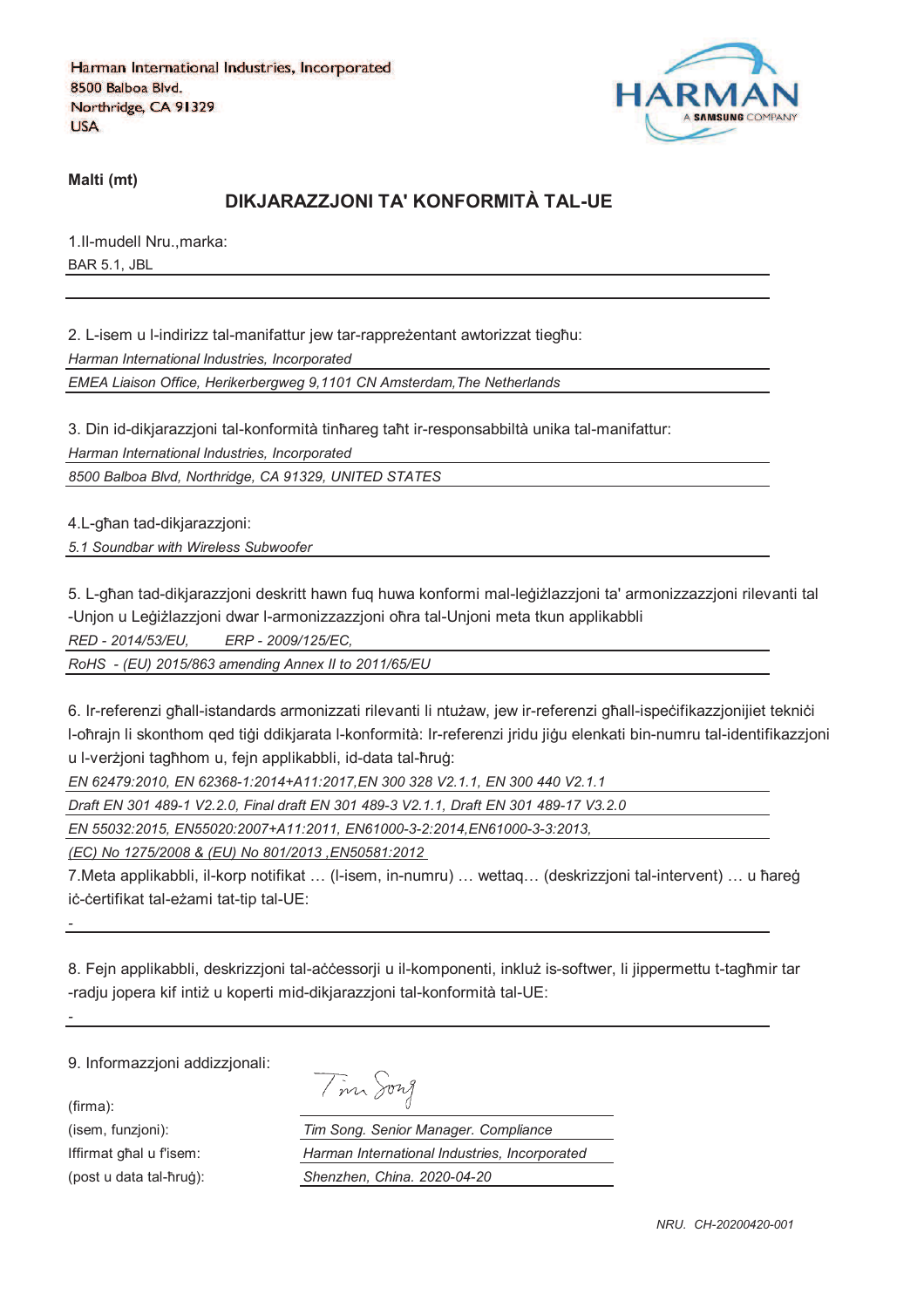

**português (pt)**

# **DECLARAÇÃO UE DE CONFORMIDADE**

1. Modelo Nº.,marca: BAR 5.1, JBL

2. Nome e endereço do fabricante ou do respetivo mandatário:

*Harman International Industries, Incorporated*

*EMEA Liaison Office, Herikerbergweg 9,1101 CN Amsterdam,The Netherlands*

3. A presente declaração de conformidade é emitida sob a exclusiva responsabilidade do fabricante: *Harman International Industries, Incorporated*

*8500 Balboa Blvd, Northridge, CA 91329, UNITED STATES*

4. Objeto da declaração:

*5.1 Soundbar with Wireless Subwoofer*

5.O objeto da declaração acima mencionada está em conformidade com a legislação de harmonização da União aplicável, Outra legislação de harmonização da União, se aplicável:

*RED - 2014/53/EU, ERP - 2009/125/EC,*

*RoHS - (EU) 2015/863 amending Annex II to 2011/65/EU*

6. Referências às normas harmonizadas aplicáveis utilizadas ou às outras especificações técnicas em relação às quais a conformidade é declarada. As referências devem ser enumeradas com os respetivos números de identificação e versão e, se for caso disso, a data de emissão:

*EN 62479:2010, EN 62368-1:2014+A11:2017,EN 300 328 V2.1.1, EN 300 440 V2.1.1*

*Draft EN 301 489-1 V2.2.0, Final draft EN 301 489-3 V2.1.1, Draft EN 301 489-17 V3.2.0*

*EN 55032:2015, EN55020:2007+A11:2011, EN61000-3-2:2014,EN61000-3-3:2013,* 

*(EC) No 1275/2008 & (EU) No 801/2013 ,EN50581:2012* 

7. Se aplicável, o organismo notificado: (nome, número)... efetuou… (descrição da intervenção)… e emitiu o certificado de exame UE de tipo:

8. Se aplicável, descrição dos acessórios e/ou componentes, incluindo o software, que permitem que o equipamento de rádio funcione conforme o pretendido, abrangidos pela declaração UE de conformidade:

9. Informações complementares:

(assinatura)

*-*

*-*

| 1970 A |  |
|--------|--|
|--------|--|

(nome, cargo) : *Tim Song. Senior Manager. Compliance* Assinado por e em nome de: *Harman International Industries, Incorporated* (local e data de emissão) *Shenzhen, China. 2020-04-20*